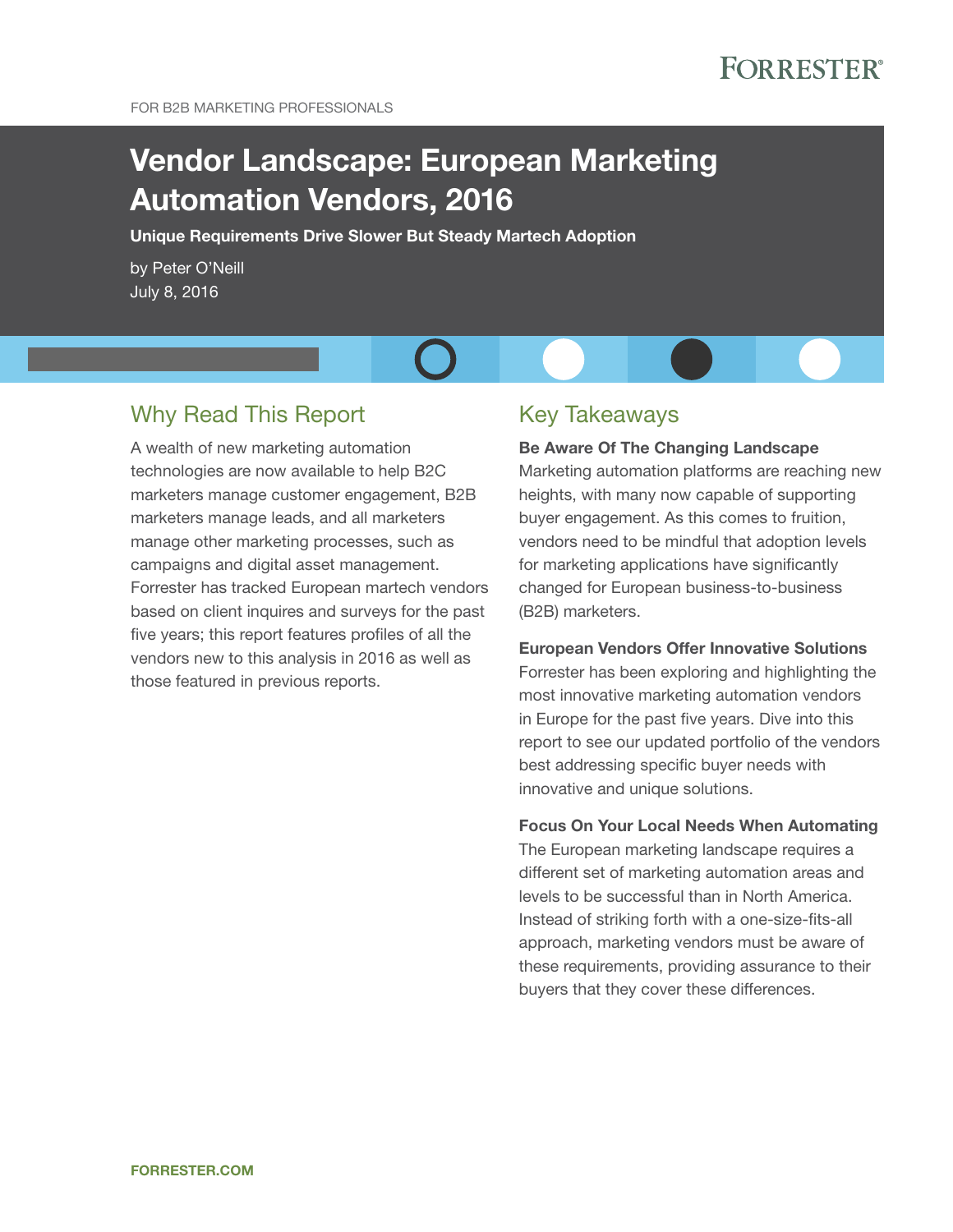## Vendor Landscape: European Marketing Automation Vendors, 2016

Unique Requirements Drive Slower But Steady Martech Adoption



by Peter O'Neill with Carlton A. Doty, Rusty Warner, Matthew Camuso, and Rachel Birrell July 8, 2016

## **Table Of Contents**

- 2 Marketing Technology Must Now Support Marketing In Context
- 2 European Marketers Face Unique **Challenges**

European Marketing Organizations Differ In Structure, Partnerships, And Focus

5 The European Marketing Technology Industry Is Well Established

Vendors Originating In Austria

Vendors Originating in Belgium

Vendors Originating in Denmark

- Vendors Originating in France
- Vendors Originating In Germany

Vendors Originating In Israel

Vendors Originating in Norway

Vendors Originating In The Netherlands

Vendors Originating In The UK

Recommendations

#### 14 Plan For The Inevitable Systems Integration

15 Supplemental Material

#### **FORRESTER®** Forrester Research, Inc., 60 Acorn Park Drive, Cambridge, MA 02140 USA +1 617-613-6000 | Fax: +1 617-613-5000 | forrester.com

© 2016 Forrester Research, Inc. Opinions reflect judgment at the time and are subject to change. Forrester®, Technographics®, Forrester Wave, RoleView, TechRadar, and Total Economic Impact are trademarks of Forrester Research, Inc. All other trademarks are the property of their respective companies. Unauthorized copying or distributing is a violation of copyright law. Citations@forrester.com or +1 866-367-7378

### Notes & Resources

in preparation for this report, Forrester researched and interviewed 25 leading marketing automation vendors for their insights. Forrester also used data from Forrester's global Business Technographics® Marketing Survey, 2015.

### **Related Research Documents**

Combine Systems Of Insight And Engagement For Contextual Marketing

European B2B Marketers Will Invest In automation in 2013

Marketing Automation Success With European **Companies**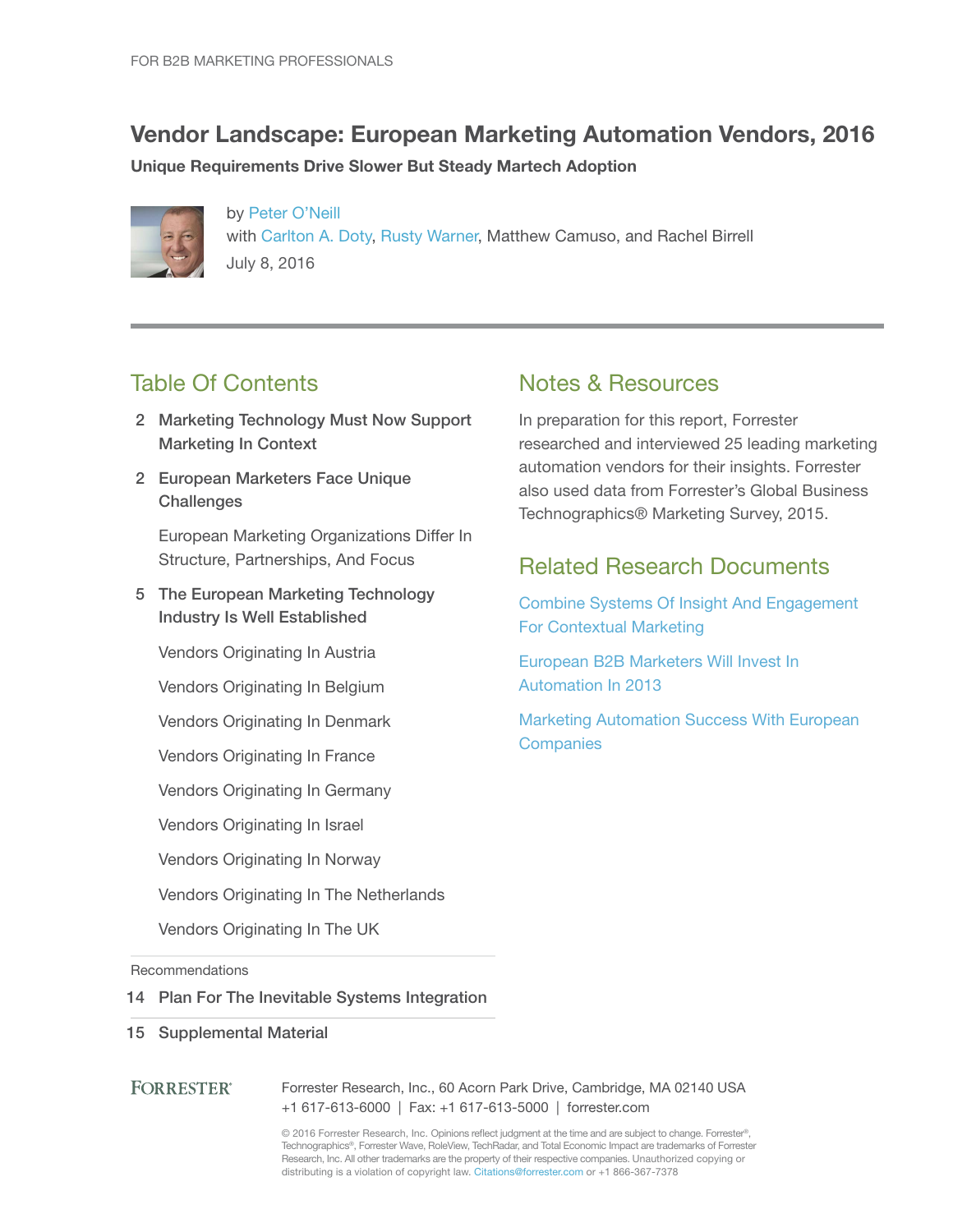## Marketing Technology Must Now Support Marketing In Context

a wealth of new marketing automation technologies have emerged in recent years to help B2C marketers manage customer engagement, B2B marketers manage leads, and marketers of both types manage other marketing processes, such as campaigns and digital asset management (DaM). Many early marketing automation projects were standalone implementations, with little integration to backoffice systems.<sup>1</sup> Now, as marketing automation projects become enterprise-level implementations, Forrester advises marketers to collaborate with their technology management counterparts and implement technologies that align with systems of insight and engagement to deliver contextual marketing (see Figure 1).<sup>2</sup>



FIGURE 1 Enterprise Marketing Technologies Support Systems Of Insight And Engagement

## European Marketers Face Unique Challenges

European marketers are traditionally more hesitant about investing in standalone technology projects, leading to a perception that they are late adopters. This is strengthened by the fact that European businesses must also deal with a complex regulatory environment regarding how they can use consumer data, affecting investments in both systems of insight and systems of engagement.

in 2014, Forrester observed a change in European buyer behavior and a propensity to catch up on their marketing technology investments.<sup>3</sup> This trend has continued, with an increasing sense of urgency. When we asked marketers about their most important organizational concerns related to achieving

50% of European marketers say their most pressing issue is that they "don't have the right technology."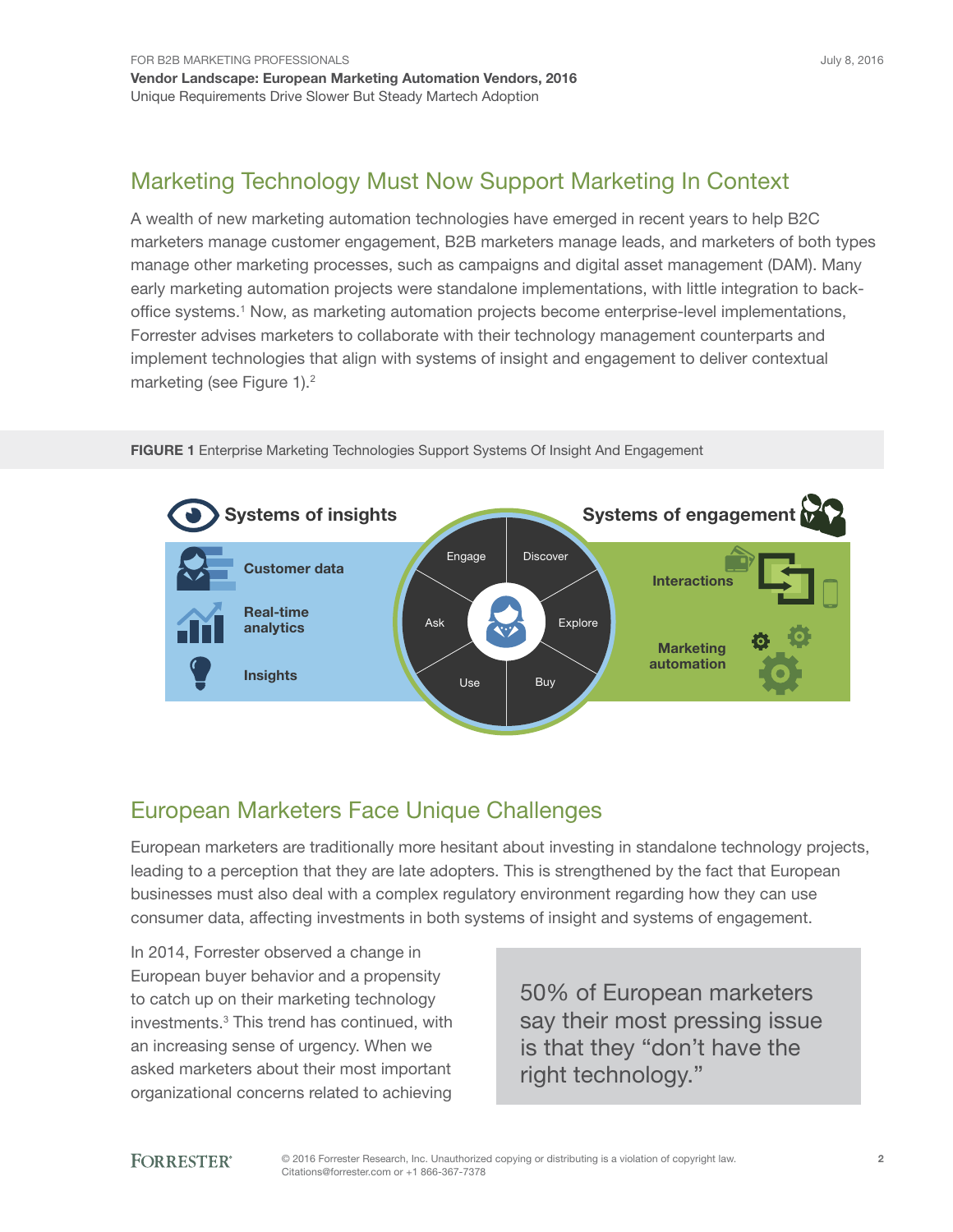their marketing priorities in Forrester's Global Business Technographics Marketing Survey, 2015, 50% of 248 European marketing professionals surveyed stated that they "don't have the right technology."<sup>4</sup> and european companies now have stronger plans to invest in marketing software than their North American peers for almost every category listed (see Figure 2).



248 European marketing decision-makers

#### European Marketing Organizations Differ In Structure, Partnerships, And Focus

Not all international marketing automation vendors see Europe as an exciting business opportunity; the cliché of european companies being slower to innovate than North american companies continues to rule go-to-market priorities for many of these vendors.<sup>5</sup> "Slower" may not be the right word; a general comparison of Forrester's inquiries with North American and European clients shows that Europeans

Source: Forrester's Global Business Technographics ® Marketing Survey, 2015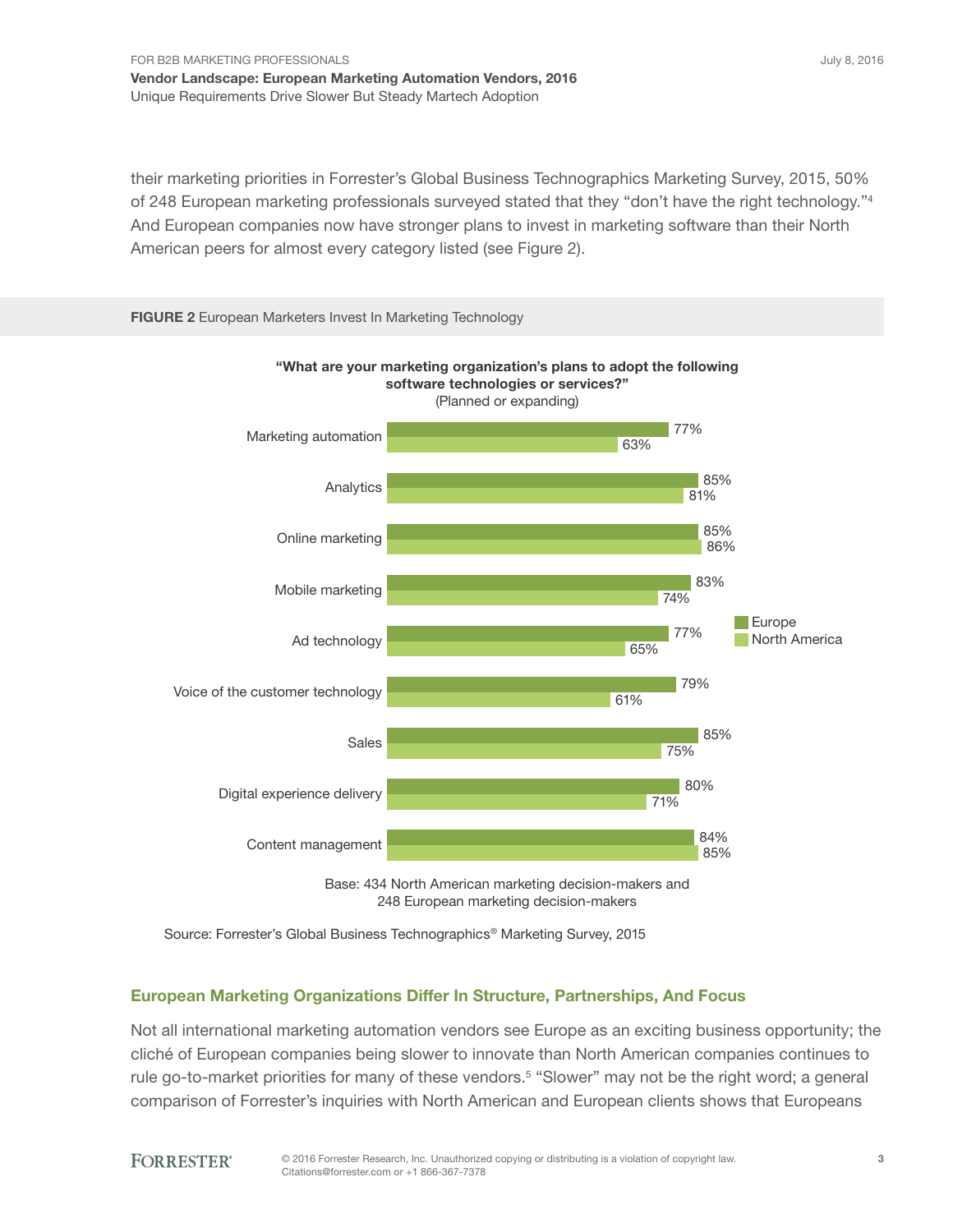are more considered and detailed when planning their project investments, especially when it comes to automation. and this is not just the case for martech: Most of the tech vendors that we speak with discover that sales cycles are longer and generally more complex in Europe, with multidisciplinary buying centers. Further, marketing and sales disciplines are markedly different in Europe than in North America. Our survey results show that European businesses:

- **› Have federated marketing organizations.** In our survey, 59% of marketers in Europe described their organization as federated compared with just 36% in North America. This reflects the fragmentation of the target markets that European firms sell to: They need to use many more channels, languages, and messages to be effective.
- **> Rely heavily on channel partners.** Nearly one-third of the European marketers we surveyed stated that their channel partners were their primary sales channel, compared with 11% in North America; in contrast, 32% of North American marketers saw direct sales as their primary sales channel, but just 12% of their European peers did so.<sup>6</sup> The result? Marketing and sales enablement projects are quite different, with a stronger need for through-channel marketing in Europe.<sup>7</sup>
- **> Focus on relationship marketing.** Our European respondents revealed a marked difference in the customer life-cycle phases that they address, which has an impact on the style, tone, and objectives of their respective marketing campaigns. North American marketers more heavily target the phases up to the buy point of the life cycle, while their European peers focus more on the relationship phases (see Figure 3).
- › Must manage complex data security and privacy regulations. Data privacy regulations differ widely from country to country in Europe, but they are generally stricter than in North America. $8$ additionally, prospect and customer lists are usually disjointed across countries and less suitable for pan-European automation projects. All of this contributes a large degree of complexity to cross-country European marketing campaigns, making it difficult for marketers to leverage automation at scale.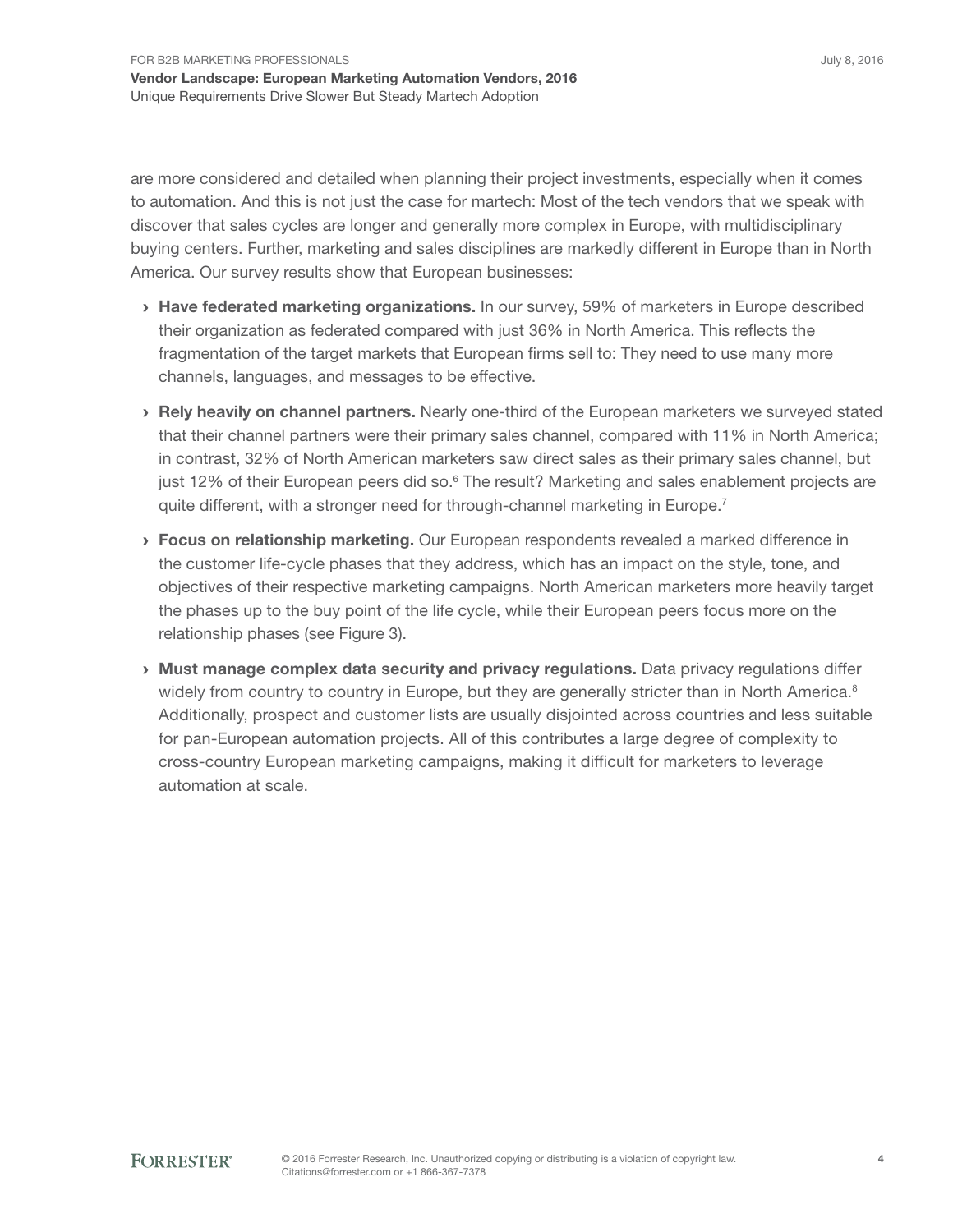#### FIGURE 3 European Marketers Have Different Objectives



"In which of these stages do you employ demand management tactics?"

Source: Forrester's Global Business Technographics ® Marketing Survey, 2015

## The European Marketing Technology Industry Is Well Established

Local marketing automation vendors are flourishing in Europe and often provide unique solutions that successfully address the specific needs of European marketers. Forrester has tracked European martech vendors based on client inquires and surveys for the past five years.<sup>9</sup> We've updated our profile for each of the vendors that replied to our 2016 survey, with the exception of those companies that have been acquired (see Figure 4 and see Figure 5).<sup>10</sup> And during the past 18 months, Forrester clients have brought our attention to over a dozen additional European-headquartered vendors. Here, we offer profiles of all of the vendors that are new to this analysis in 2016 as well as those featured in the previous reports, organized by their country of origin.<sup>11</sup>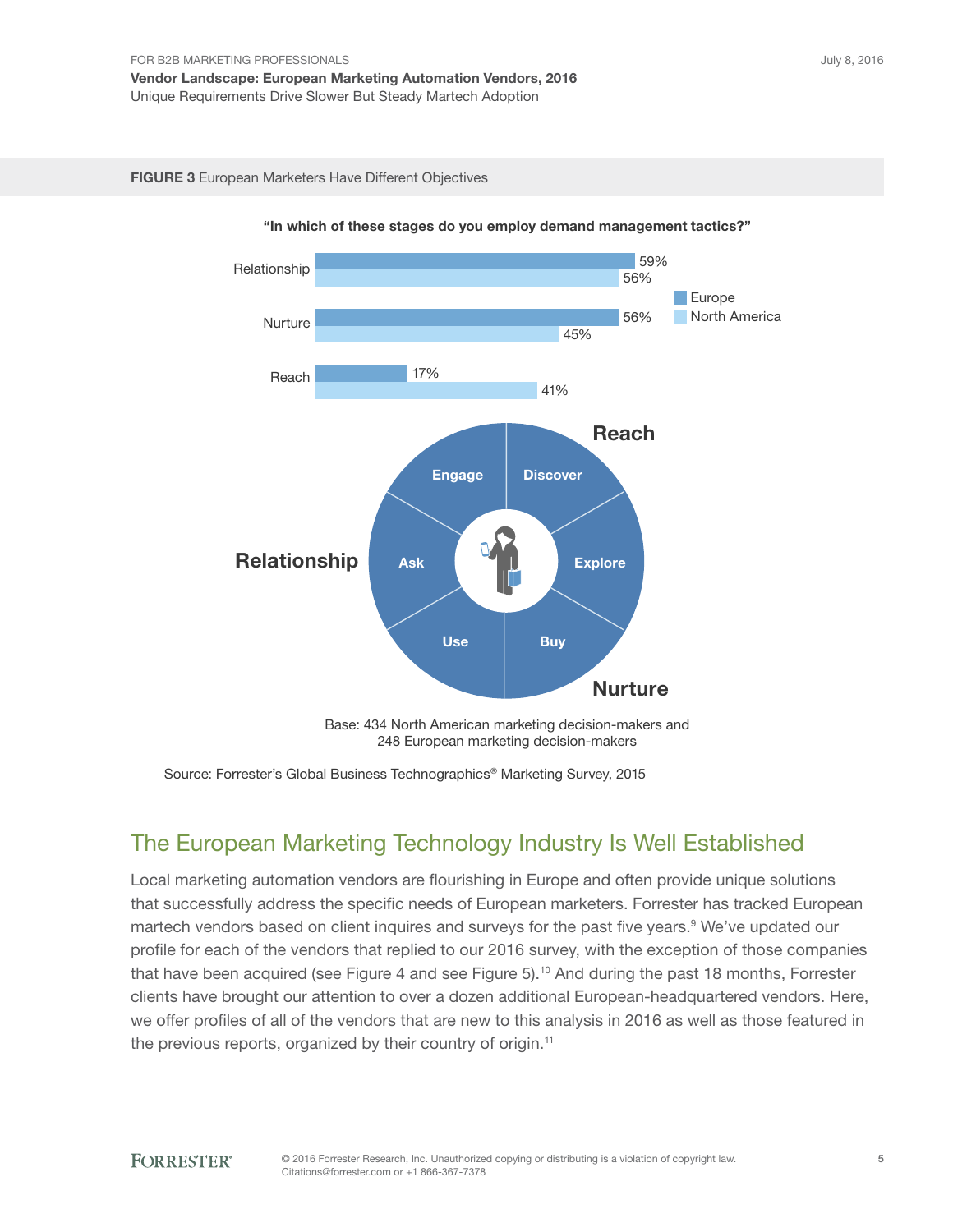| Company                                                            | <b>Solution area</b>                         | <b>Headquarters</b> | <b>Relative</b><br>revenue | <b>Relative customer</b><br>base size |
|--------------------------------------------------------------------|----------------------------------------------|---------------------|----------------------------|---------------------------------------|
| Actito                                                             | Agile marketing automation                   | <b>Belgium</b>      | €                          |                                       |
| <b>ADAM Software</b>                                               | Integrated content management                | <b>Belgium</b>      | €€                         |                                       |
| Adestra                                                            | Email marketing automation                   | <b>UK</b>           | €€                         |                                       |
| Azalead<br>Software                                                | B2B account based marketing                  | France              | €                          |                                       |
| <b>BrandMaker</b>                                                  | Marketing management                         | Germany             | €€                         |                                       |
| Celum                                                              | Digital asset management                     | Austria             | €€                         |                                       |
| censhare                                                           | Digital experience platform                  | Germany             | €€                         |                                       |
| CleverTouch                                                        | Marketing automation integration             | <b>UK</b>           | €                          |                                       |
| Confirmit                                                          | Customer dialogue and feedback<br>management | Norway              | Did not disclose           |                                       |
| dotmailer                                                          | Email marketing automation                   | <b>UK</b>           | €€                         | İİİ                                   |
| Multichannel content<br>Elateral<br>customization and distribution |                                              | UK                  | €                          |                                       |
| <b>Emarsys</b>                                                     | B <sub>2</sub> C marketing cloud             | Austria             | $f \in \in$                | $\prod$                               |
| idio                                                               | Content intelligence platform                | <b>UK</b>           | €                          |                                       |

FIGURE 4 Marketing Automation Tools Made In Europe, 2016: Relative Revenue And Customer Base

€: less than €10 million €€: €10 million to less than €30 million €€€: €30 million or more

 $\frac{1}{2}$  = 1 to 200  $\bullet$  = 201 to 999  $\bullet$  = 1,000 or more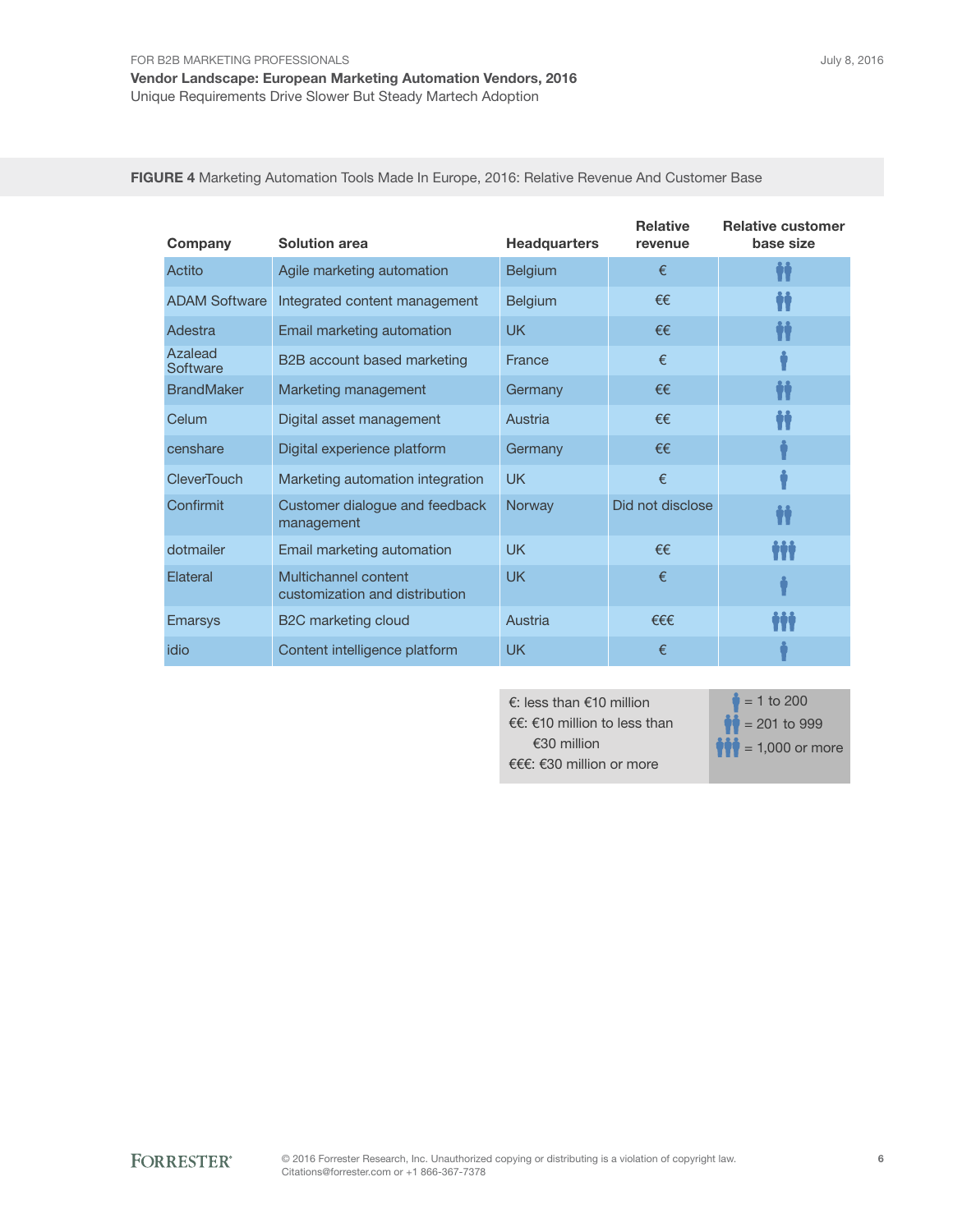July 8, 2016

FIGURE 4 Marketing Automation Tools Made In Europe, 2016: Relative Revenue And Customer Base (Cont.)

| Company                               | <b>Solution area</b>                   | <b>Headquarters</b> | <b>Relative</b><br>revenue | <b>Relative customer</b><br>base size |
|---------------------------------------|----------------------------------------|---------------------|----------------------------|---------------------------------------|
| Limber                                | Content marketing automation           | France              | €                          |                                       |
| Optivo                                | Email marketing automation             | Germany             | Did not disclose           | ŸŸÝ                                   |
| <b>SDL</b>                            | Content management automation          | <b>UK</b>           | €€€                        | Did not disclose                      |
| <b>SendinBlue</b>                     | Email marketing automation             | France              | €                          | Ħŧ                                    |
| Showpad                               | Content activation platform            | <b>Belgium</b>      | Did not disclose           | Ħ                                     |
| <b>Sitecore</b>                       | Marketing content management           | <b>Denmark</b>      | €€€                        | Ħŧ                                    |
| <b>SmartAssistant</b>                 | Interactive guided selling solution    | Austria             | €                          |                                       |
| <b>SmartFocus</b>                     | Personalization message<br>automation  | <b>UK</b>           | €€€                        | ĦŤ                                    |
| Splio                                 | Customer experience management         | France              | €€                         | Ħ                                     |
| Synthesio                             | Conversational marketing<br>management | <b>US</b>           | Did not disclose           | İİ                                    |
| Teradata<br>Marketing<br>Applications | Digital marketing platform             | Germany             | €€€                        |                                       |
| Webmecanik                            | Marketing automation for agencies      | France              | €                          |                                       |

€: less than €10 million €€: €10 million to less than €30 million €€€: €30 million or more

 $= 1$  to 200  $= 201$  to 999  $= 1,000$  or more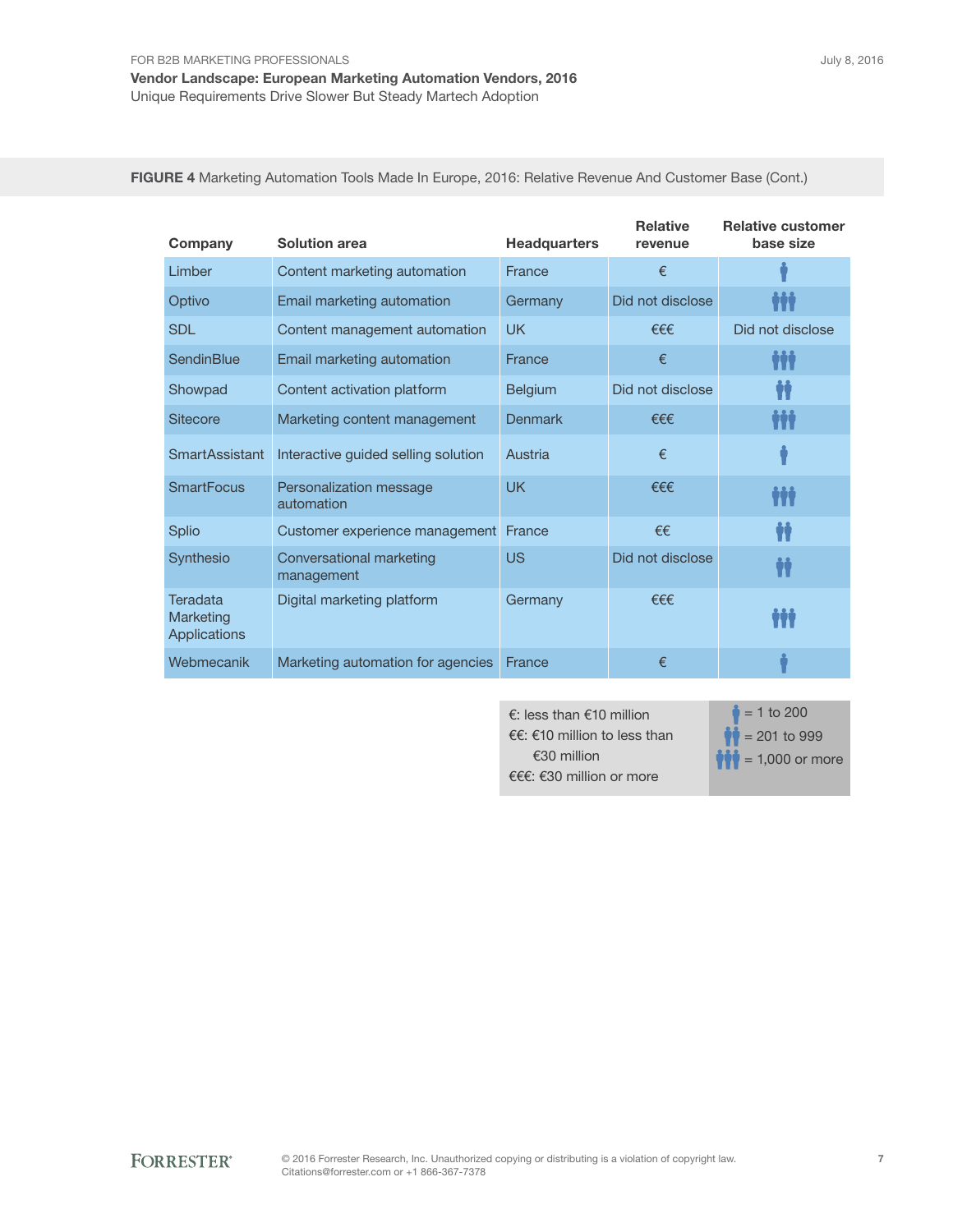FIGURE 5 Marketing Automation Tools Made In Europe, 2016: Customer Locations And Primary Market Segment

| <b>Customer base</b> |                                |                                                            |                        |                  |                                                                                                                           |
|----------------------|--------------------------------|------------------------------------------------------------|------------------------|------------------|---------------------------------------------------------------------------------------------------------------------------|
| Company              | <b>North</b><br><b>America</b> | Europe, the<br><b>Middle East,</b><br>and Africa<br>(EMEA) | Asia<br><b>Pacific</b> | <b>Primary</b>   | market segment Non-headquarters locations                                                                                 |
| Actito               | $0\%$                          | 100%                                                       | 0%                     | Midmarket        | France                                                                                                                    |
| <b>ADAM Software</b> | 60%                            | 40%                                                        | 0%                     | Enterprise       | <b>US</b>                                                                                                                 |
| Adestra              | 15%                            | 84%                                                        | 1%                     | Midmarket        | Australia, US                                                                                                             |
| Azalead<br>Software  | 9%                             | 90%                                                        | 1%                     | Enterprise       | <b>US</b>                                                                                                                 |
| <b>BrandMaker</b>    | 20%                            | 75%                                                        | 5%                     | Midmarket        | Poland, Russia, UK, US                                                                                                    |
| Celum                | 35%                            | 60%                                                        | 5%                     | Enterprise       | France, Germany, Slovakia, US                                                                                             |
| censhare             | 18%                            | 80%                                                        | 2%                     | Enterprise       | France, India, Switzerland, UK, US                                                                                        |
| <b>CleverTouch</b>   | 20%                            | 80%                                                        | $0\%$                  | Enterprise       | <b>None</b>                                                                                                               |
| Confirmit            | 43%                            | 48%                                                        | 9%                     | Did not disclose | Australia, Canada, China, Germany,<br>Russia, UK, US                                                                      |
| dotmailer            | 4%                             | 95%                                                        | 1%                     | Did not disclose | Australia, US                                                                                                             |
| Elateral             | 66%                            | 28%                                                        | 6%                     | Enterprise       | <b>US</b>                                                                                                                 |
| <b>Emarsys</b>       | 10%                            | 70%                                                        | 20%                    | Midmarket        | Australia, China, France, Germany,<br>Hong Kong, Latin America, Russia,<br>Singapore, Switzerland, Turkey,<br>UAE, UK, US |
| idio                 | 40%                            | 60%                                                        | $0\%$                  | Enterprise       | <b>US</b>                                                                                                                 |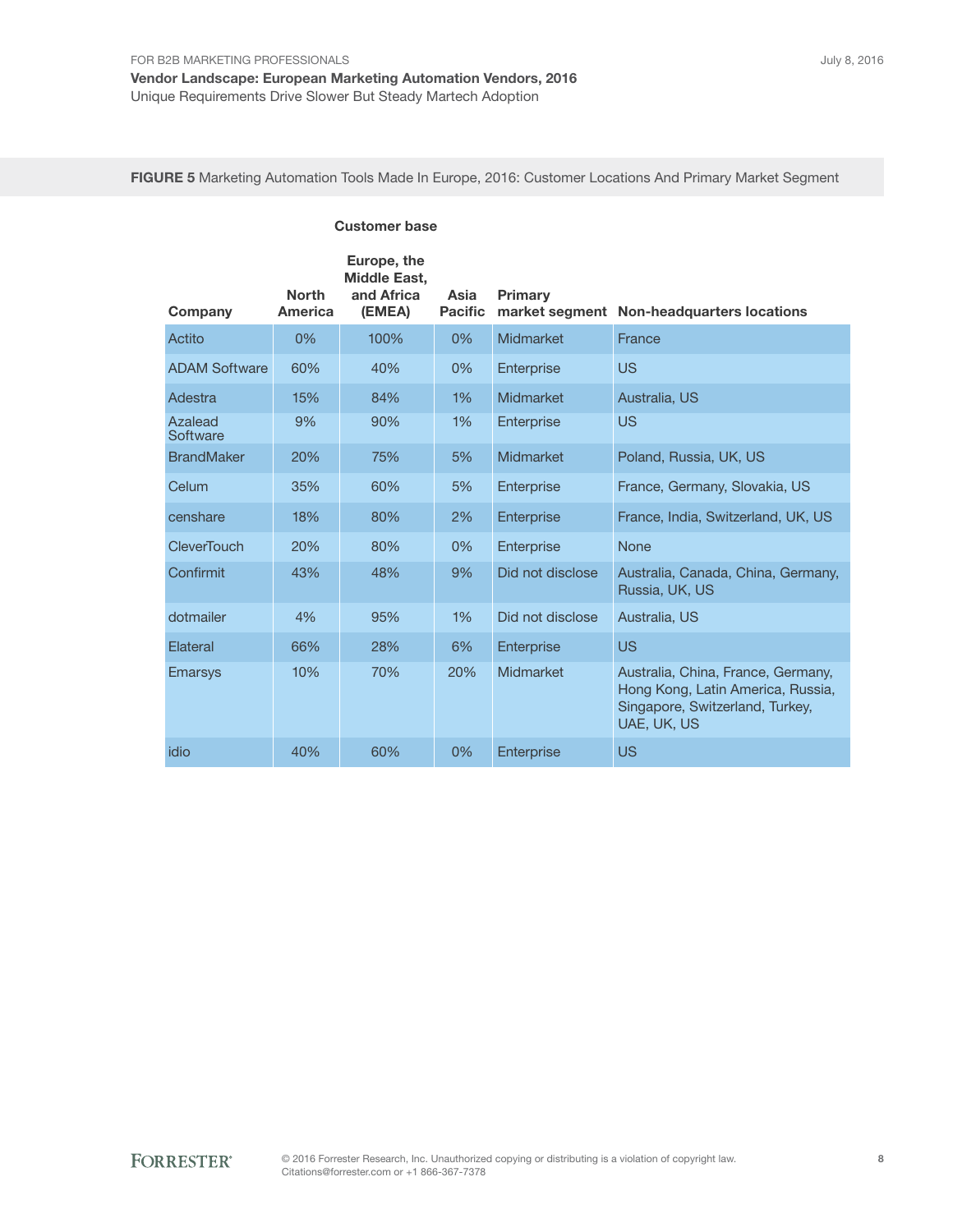Customer base

FIGURE 5 Marketing Automation Tools Made In Europe, 2016: Customer Locations And Primary Market Segment (Cont.)

| Company                               | <b>North</b><br><b>America</b> | Europe, the<br><b>Middle East,</b><br>and Africa<br>(EMEA) | Asia<br><b>Pacific</b> | Primary                        | market segment Non-headquarters locations                                                                                                                           |
|---------------------------------------|--------------------------------|------------------------------------------------------------|------------------------|--------------------------------|---------------------------------------------------------------------------------------------------------------------------------------------------------------------|
| Limber                                | 0%                             | 100%                                                       | 0%                     | Midmarket                      | France                                                                                                                                                              |
| Optivo                                | 1%                             | 99%                                                        | 0%                     | Midmarket                      | Czech Republic, Netherlands,<br>Poland, Switzerland, Turkey                                                                                                         |
| <b>SDL</b>                            |                                | Did not<br>disclose                                        |                        | Did not disclose               | Australia, Belgium, Brazil, France,<br>Germany, India, Japan, Singapore,<br>South Korea, Spain, US, Vietnam                                                         |
| SendinBlue                            | 10%                            | 85%                                                        | 5%                     | Small                          | India, US                                                                                                                                                           |
| Showpad                               | 43%                            | 55%                                                        | 2%                     | Enterprise                     | UK, US                                                                                                                                                              |
| <b>Sitecore</b>                       | 45%                            | 35%                                                        | 15%                    | Enterprise/<br>upper midmarket | Australia, Austria, Canada, China,<br>France, Germany, Indonesia, Japan,<br>Netherlands, New Zealand, Norway,<br>Singapore, Sweden, Switzerland,<br>Ukraine, UK, US |
| <b>SmartAssistant</b>                 | 30%                            | 70%                                                        | 0%                     | Midmarket                      | Italy, Mexico, Poland, UK, US                                                                                                                                       |
| <b>SmartFocus</b>                     | 30%                            | 60%                                                        | 5%                     | Enterprise                     | Belgium, Denmark, France,<br>Hong Kong, Spain, Sweden, US                                                                                                           |
| <b>Splio</b>                          | 0%                             | 67%                                                        | 16%                    | Midmarket                      | Brazil, China, Italy, Poland, Spain                                                                                                                                 |
| Synthesio                             | 54%                            | 38%                                                        | 8%                     | Enterprise                     | France, Singapore, UK                                                                                                                                               |
| Teradata<br>Marketing<br>Applications | 15%                            | 80%                                                        | 5%                     | Midmarket                      | Denmark, France, Germany, Italy,<br>Israel, Netherlands, Spain, UK, US                                                                                              |
| Webmecanik                            | 5%                             | 95%                                                        | 0%                     | Small                          | Germany, UK                                                                                                                                                         |

#### Vendors Originating In Austria

This category includes:

**Celum.** This company started to help marketers with their content management processes back in 1999. keeping up with the modern, increasingly digital challenges of its customers, it now provides a DaM system to 800 companies, many of them enterprises. its clients report that Celum's major value is its ability to easily integrate with other systems in the enterprise environment.<sup>12</sup>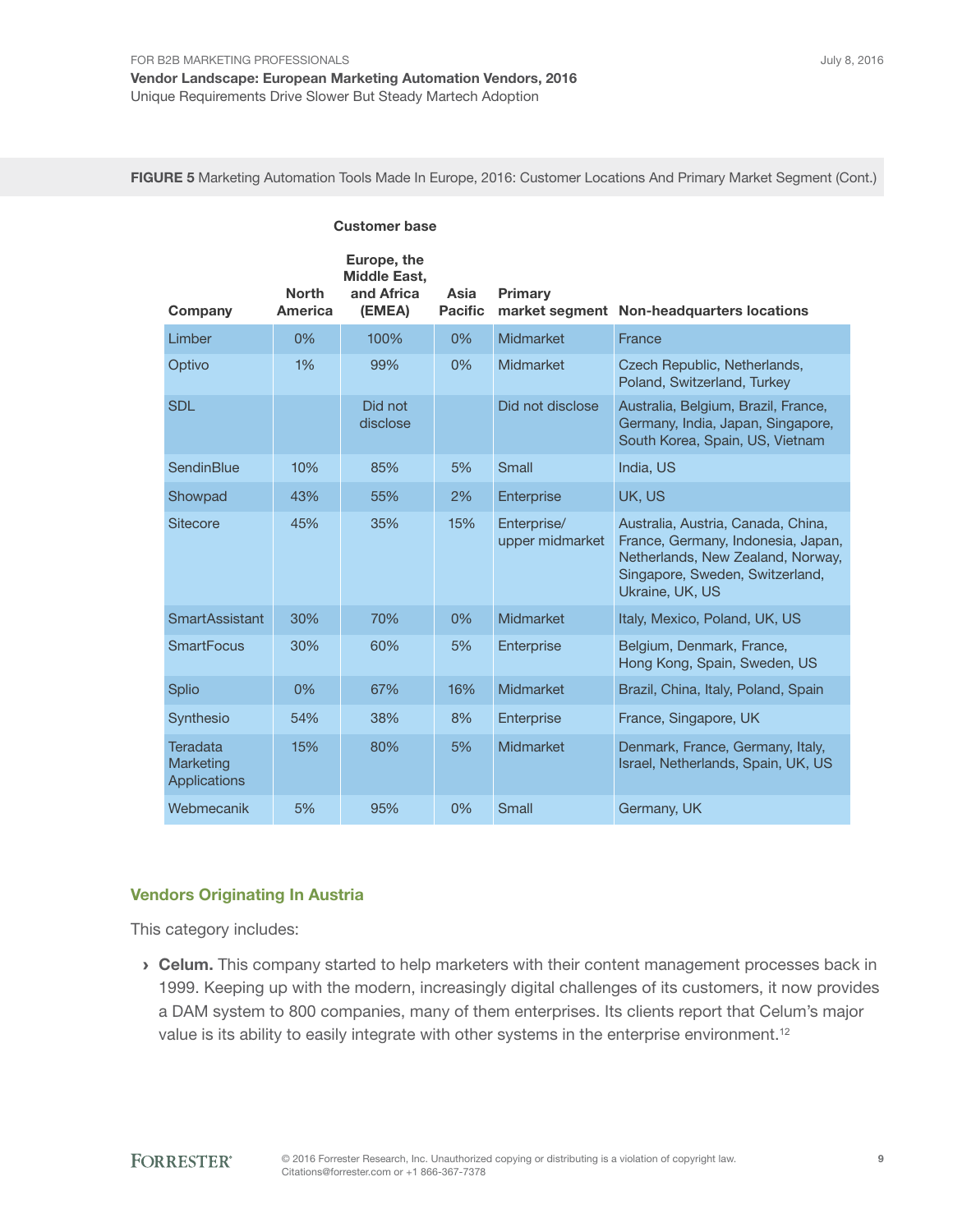- **Emarsys.** This vendor's eMarketing suite automates email, mobile, and social marketing campaigns for more than 1,000 blue-chip clients. emarsys customers can integrate their customer data; analyze it with campaign data; and create relevant, automated, and ad hoc campaigns through multiple channels to ensure that they effectively engage with customers and prospects.<sup>13</sup>
- > SmartAssistant. Originally an established guided selling agency, this company created a software platform in 2012 to enable marketers to build a very detailed profile of a customer's needs and demographics, while gathering the prospect's requirements within a guided selling process. More than 50 midsize or enterprise organizations across the world now use the technology to help eCommerce visitors customize the most suitable product offering.

#### Vendors Originating In Belgium

This category includes:

- **Actito.** Actito has a relationship marketing software suite that offers a broad feature set in an intuitive interface, supporting email, web to print, and couponing. This software-as-a-service (SaaS) platform enables companies to create and maintain a meaningful dialogue with their prospects and clients. actito serves primarily medium-size businesses in the automotive, financial, entertainment, and health sectors.
- **> ADAM Software.** ADAM Software offers a platform to support marketing operations. Well positioned to support large-scale, multinational deployments within marketing departments, it plans to move further into the marketing execution space with a solution to support basic product catalog management needs. Forrester has already recognized aDaM software for its comprehensive, forward-thinking vision of using DaM as the backbone for a customer experience management and marketing execution ecosystem.<sup>14</sup>
- › Selligent. HggC acquired both selligent and strongView in 2015; together, they operate as Selligent. The merger of Selligent's largely midmarket European cross-channel campaign management business with strongView's mainly North american email marketing business creates a compelling alternative to so-called "marketing cloud" solutions for non-enterprise buyers. selligent provides data management, campaign automation, personalization, and channel delivery capabilities.<sup>15</sup>
- **> Showpad.** This company is active in a subcategory of DAM and supports the sales enablement process and especially on mobile devices. showpad extends the process and value of leadto-revenue management (l2rM) automation into field sales, channel partners, and service organizations. Marketers can use the system to ensure that sales staff have the latest version of content and to monitor its usage.<sup>16</sup>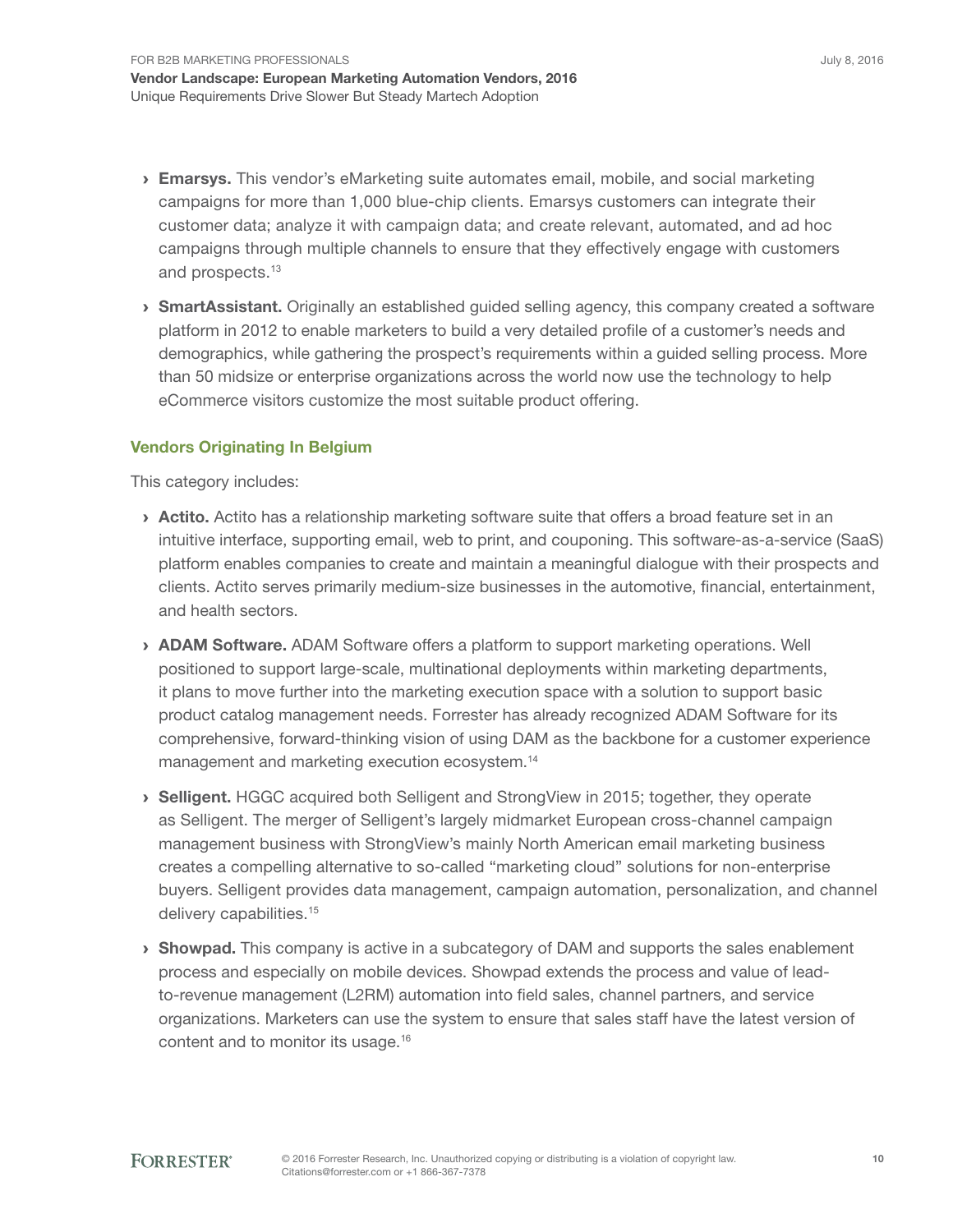#### Vendors Originating In Denmark

This category includes:

**Sitecore.** Copenhagen-based Sitecore takes an all-in-one approach to digital experience management with an offering that includes web content management and tools for analytics, marketing automation, email, mobile, eCommerce, and social. sitecore specifically built its tools to be part of the same offering, so the user experience is consistent and workflows are integrated. Sitecore has a strong presence in EMEA and is gaining traction in international markets.<sup>17</sup>

#### Vendors Originating In France

This category includes:

- **Azalead Software.** Founded just two years ago, this vendor already has 80 enterprise and midsize clients in France and other countries. azalead software has an "all-in-one" international solution covering many account-based marketing (aBM) technologies, such as retargeting, buying signal analytics, and website personalization. it was also the first to offer a mobile aBM app to the market.
- **Limber.** French startup Limber offers a "content-centric" digital marketing platform to help marketers rapidly reuse content in other channels. A marketer can easily turn a blog article containing three images into five different tweets, three Facebook posts, and three emails, and can distribute them over time to generate quality, organic traffic for the original content. Clients of limber tell us that they are able to improve the return on investment of their content marketing programs because of their ability to deploy the same content assets across many channels easily.
- › SendinBlue. This vendor services over 17,000 small businesses across multiple European countries with a marketing automation platform covering email and SMS marketing. The company addresses European marketers' concerns about data privacy and security by marketing its offering as "data stored and managed in Europe."
- > Splio. This vendor provides SaaS-based customer experience management solutions for multichannel campaign management, engagement and loyalty management, and in-store clienteling. It focuses on the retail sector and has customers in Europe, Asia Pacific, and South America.
- › Synthesio. synthesio is an enterprisewide listening platform vendor that Forrester has already recognized for its global data coverage, automated analysis built from human coding, and functional dashboard. The vendor is well suited for marketers in regulated industries like pharmaceutical or financial services.<sup>18</sup>
- **Webmecanik.** This vendor relaunched in 2014 and provides a digital marketing platform for over 100 small and medium-size businesses (SMBs), selling primarily through marketing agencies. Uniquely among marketing automation vendors, its tagline is "marketing automation for agencies."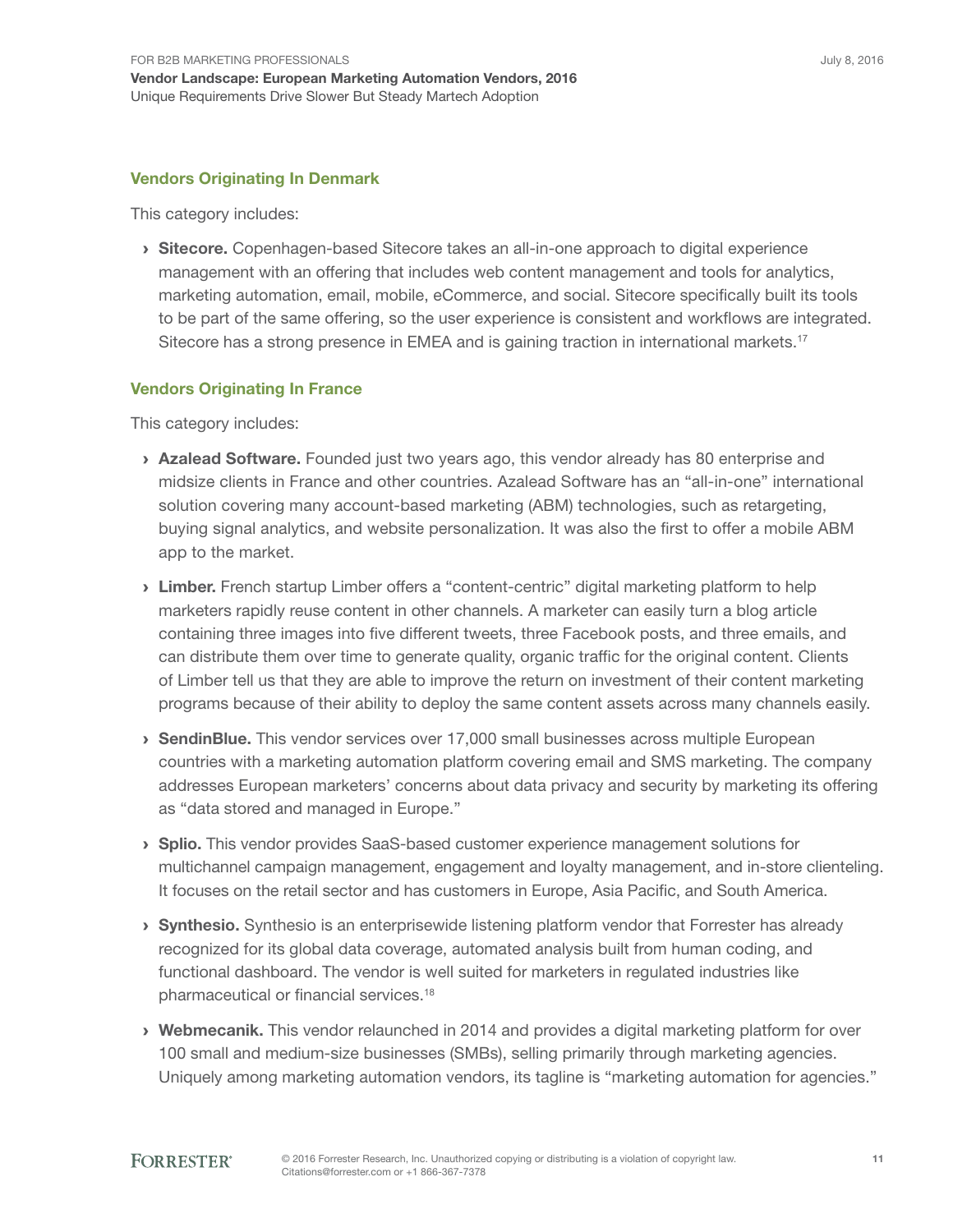#### Vendors Originating In Germany

This category includes:

- › BrandMaker. Headquartered in karlsruhe, BrandMaker has been delivering through-channel marketing automation (TCMA) solutions to large brands and manufacturers across Europe for several years, and it is now expanding into North and South America. The company's European DNa — reflected in its multilingual, multicurrency, and multicultural product — has helped it acquire about 200 customers in over a dozen industries for its TCMA offering.<sup>19</sup>
- **Exercise 1** censhare. Founded in 2001, censhare solves European marketers' problems by deploying an extremely customizable DaM platform, including reporting and integration to other systems. With 150 active clients, including over 100 enterprises across Europe, censhare is well established in the European market landscape.
- Optivo. This vendor provides over 1,300 SMBs with a marketing automation platform that emphasizes ease-of-use for nontechnical people. it includes campaign management and content management functions as well as segment analysis and reporting. As with many European solutions, it offers standard interfaces to other systems, such as eCommerce, CRM, and analytics systems, that these companies also use.
- **I Teradata Marketing Applications.** Formerly eCircle, Teradata Marketing Applications is part of the Teradata solutions portfolio; as such, Forrester can no longer obtain or estimate business results specific to the acquired entity. However, Forrester estimates that over 1,000 midsize companies use one or more of tMa's marketing solutions, many of them attracted by teradata's compliance with European privacy regulations.<sup>20</sup>

#### Vendors Originating In Israel

This category includes:

**SalesPredict.** This company provides B2B customer insights that tell marketing and sales teams all they need to know about where their customers are in the buyer journey and recommends how to move them to the next stage of the journey. salesPredict also provides a marketing dashboard that contains information about conversion rates, broken down into the various lead segments, plus recommendations on conversion improvement.

#### Vendors Originating In Norway

This category includes:

**Confirmit.** This company helps marketers collect customer feedback. Confirmit customers can distill that information and create actionable feedback from it, enabling them to provide their customers with superior products and services.<sup>21</sup>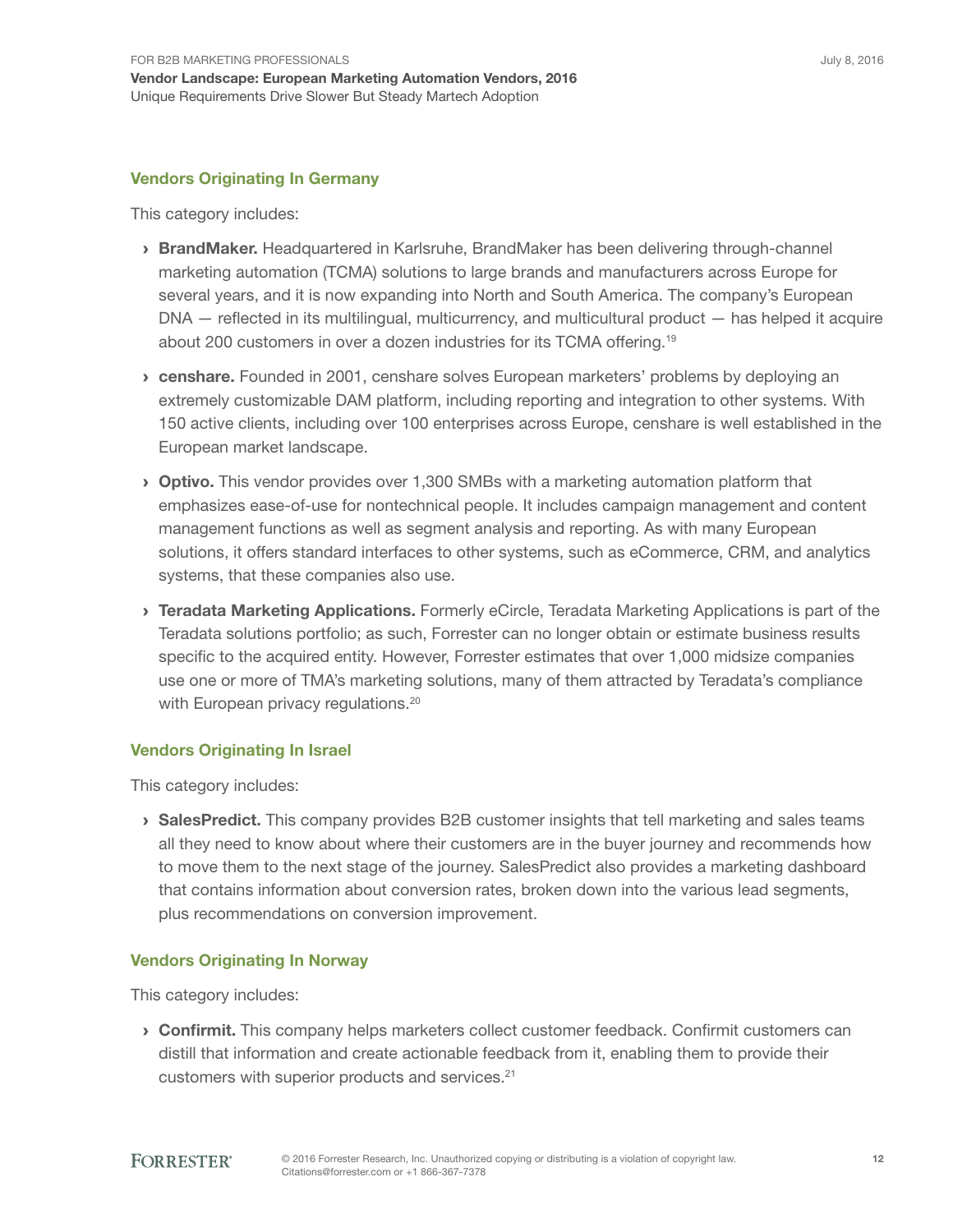#### Vendors Originating In The Netherlands

This category includes:

**› BlueConic.** BlueConic provides what Forrester calls a microsuite within the digital experience landscape, with a core offering for data management testing and optimization. The company originated in the Netherlands and recently relocated to Boston, Mass.<sup>22</sup>

#### Vendors Originating In The UK

This category includes:

- **Adestra.** This company provides a SaaS-based email marketing platform that incorporates advisory services through in-app live chat, fast phone, and email response. the solution is well suited for small and medium-size businesses, but the vendor's customization features and service offering mean it is also successful with enterprise clients, especially those marketing departments that lack the skills to take full advantage of the benefits of the technology solutions available to them.<sup>23</sup>
- **CleverTouch Marketing.** This company provides an integration platform that reduces complexity in larger marketing automation implementations via middleware products like its integration hub and data optimization technology. increasingly, it is also developing end user solutions to address gaps in the feature sets of existing automation solutions.
- **I** dotmailer. This vendor recognized early on that most SMB marketing teams are resource-light but still desire sophisticated marketing programs. its email marketing automation platform enables marketers to succeed with less reliance on tech management support and other services. Over 3,000 European SMBs use dotmailer's system for marketing campaigns as well as for integrations to eCommerce and CRM processes.<sup>24</sup>
- › Elateral. Over 100 global brands use the elateral platform for multichannel content generation, adaptation, and distribution. The UK-headquartered company has facilities and resources across both the US and Europe. It augments its delivery and support capabilities, capacity, and global reach via strategic partnerships with top-tier service partners.<sup>25</sup>
- idio. This vendor helps marketers run fully personalized marketing campaigns without the long setup process that many higher-level marketing automation systems require. it personalizes on the individual level – not on segments or personas. The firm has had the most success with enterprises that have lots of content and many different product propositions: financial services companies, technology vendors, and media firms.<sup>26</sup>
- $\rightarrow$  SDL. This company provides a global web content management platform, translation technologies, and translation services for over 1,500 international enterprises that deploy content in multiple languages to multiple websites and devices.<sup>27</sup> Its product businesses account for approximately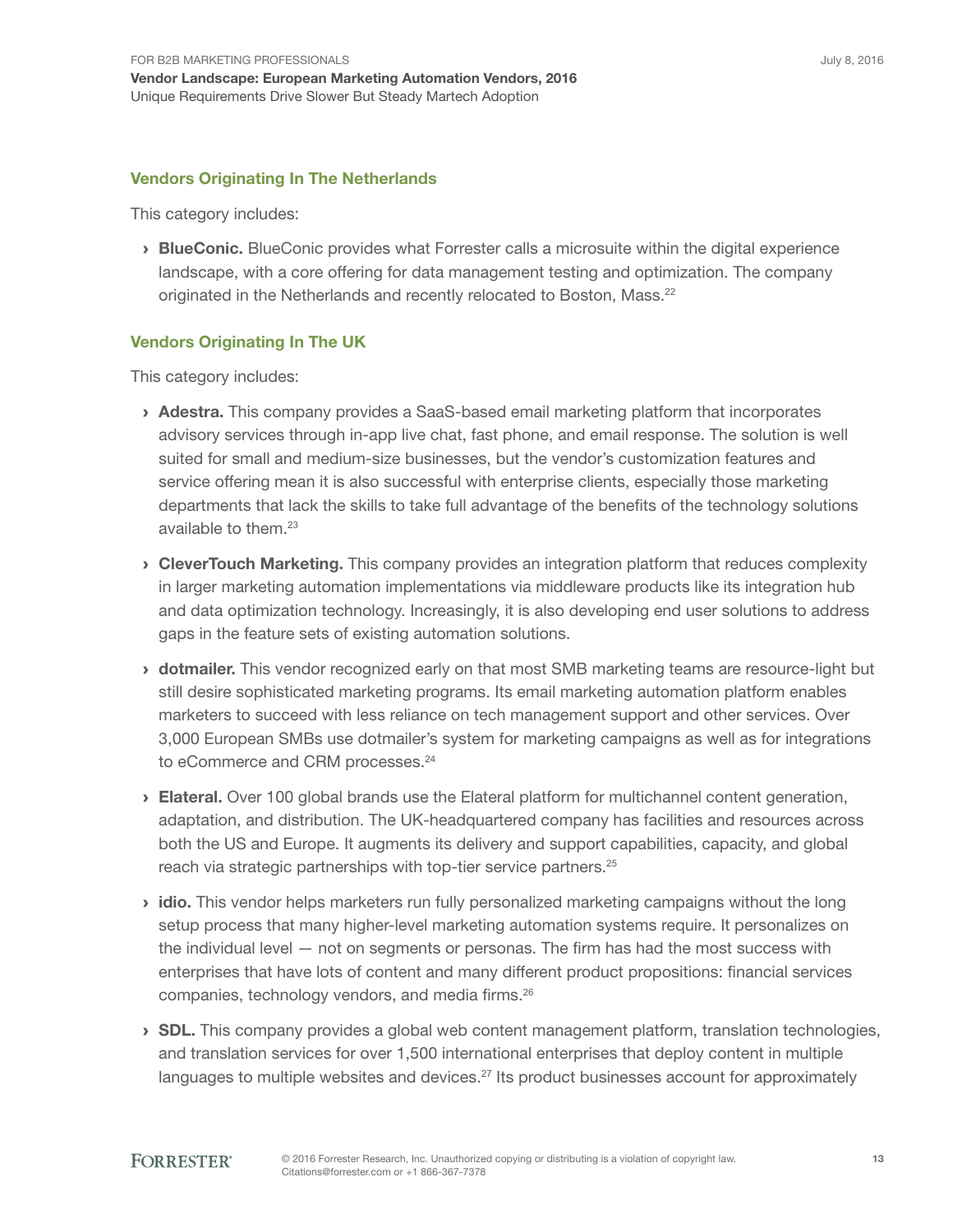36% of the company's total revenues, and SDL reports that it books 56% of its revenues in EMEA, 34% in North america, and 10% in asia Pacific. its top four customers are Microsoft, semcon, BlackBerry, and Dell.<sup>28</sup>

**> SmartFocus.** This French/UK company was originally called EmailVision.<sup>29</sup> Its Message Cloud solution uses natural language processing (NLP) technology to improve content delivery for over 2,000 companies. seventy percent of its business is B2C, with 45% in retail, 15% in fast-moving consumer goods (FMCg), and 15% in travel and leisure.

#### **Recommendations**

## Plan For The Inevitable Systems Integration

Despite the promise of enterprise marketing suites, marketers aren't going to buy everything they need from one vendor, whether that vendor is international or country-specific.<sup>30</sup> To get the most out of their technology capabilities and investment, marketers should:

- $\rightarrow$  Ensure coverage across systems of insight and engagement.<sup>31</sup> Marketers often have overlapping or redundant capabilities provided by different vendors, thanks to siloed purchases. This makes it difficult to streamline and coordinate customer interactions — which means inconsistent or disruptive experiences for customers. align your marketing technology tools with Forrester's systems of insight and engagement categories, then identify where you can either eliminate or integrate functionality. From there, you can begin to manage your contextual marketing capabilities much more effectively.
- › Create a shortlist of vendors for strategic partnerships. although the vast majority of vendors profess to offer strategic consulting, only a select few are the right match for your organization as you make contextual marketing a priority. This is of particular importance when North American vendors are marketing in Europe; they often fail to prepare their local partnerships. Make a list of the top traits you want from partners — from cultural fit to technical capabilities — and evaluate your current roster against that list. Narrow the options down to those that fit the bill, then bring your team and each firm together to plan the approach and align roles.
- $\rightarrow$  Collaborate with tech management now  $-$  or regret it later. If marketing is not already working with the CIO's organization, everyone is at a disadvantage. Tension between these two groups historically runs high in many companies, but the requirements to deliver contextual marketing will quickly go beyond what marketers can manage alone. Your CMO must convince your CiO to jointly develop a BT agenda. Leverage this agenda to involve your tech management colleagues in the process of choosing, implementing, and integrating enterprise marketing technology components that outpace ever-increasing customer expectations.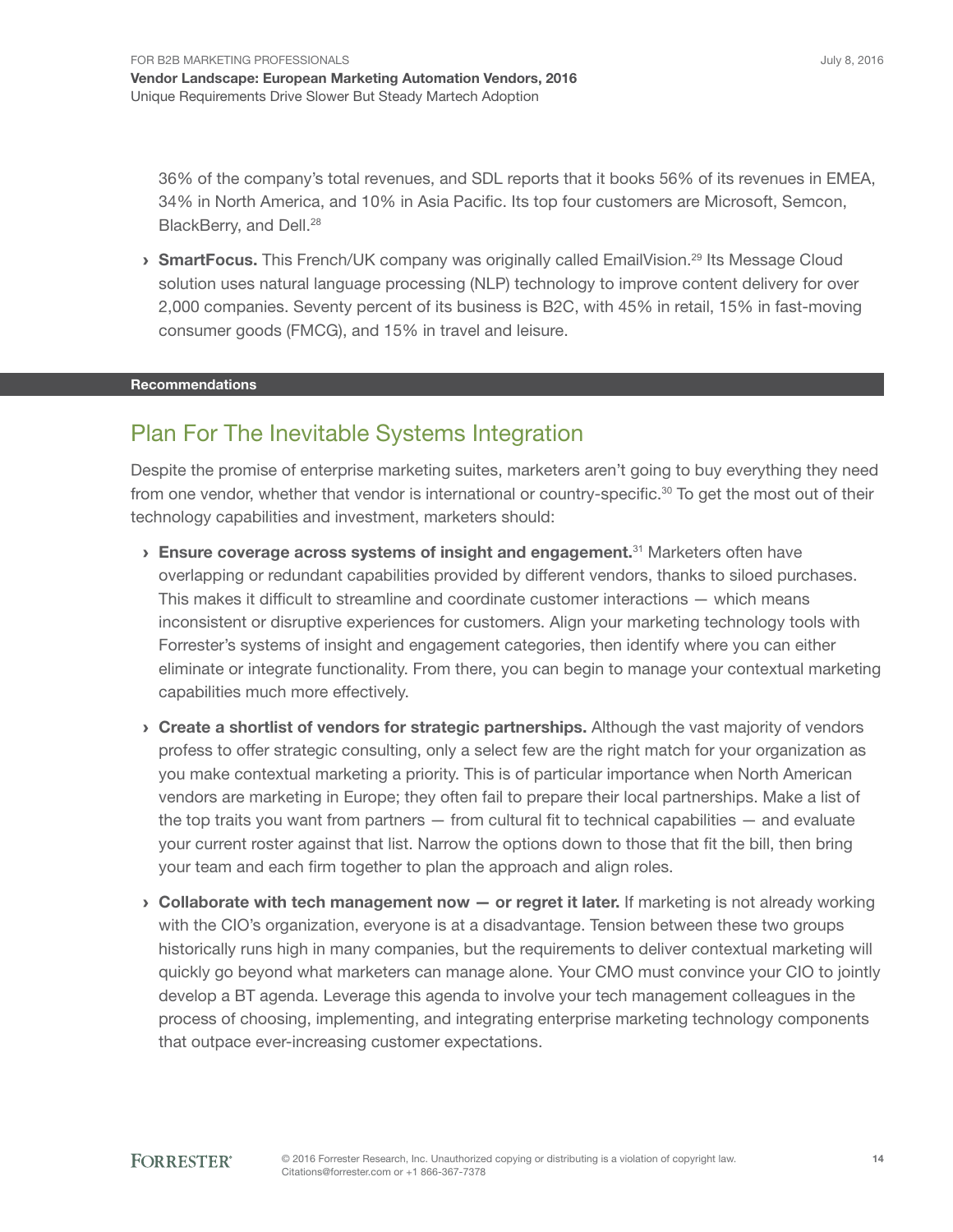## **Engage With An Analyst**

gain greater confidence in your decisions by working with Forrester thought leaders to apply our research to your specific business and technology initiatives.

#### Analyst Inquiry

Ask a question related to our research; a Forrester analyst will help you put it into practice and take the next step. Schedule a 30-minute phone session with the analyst or opt for a response via email.

Learn more about inquiry, including tips for getting the most out of your discussion.

#### Analyst Advisory

Put research into practice with in-depth analysis of your specific business and technology challenges. Engagements include custom advisory calls, strategy days, workshops, speeches, and webinars.

Learn about interactive advisory sessions and how we can support your initiatives.

### supplemental Material

Forrester's global Business technographics Marketing survey, 2015, was fielded to 1,039 marketing decision-makers located in Brazil, Canada, China, France, germany, india, the Uk, and the Us from small and medium-size businesses (sMBs) and enterprise companies with 100 or more employees (in Brazil, China, India) or 500 or more employees (in Canada, France, Germany, the UK, and the US). This survey is part of Forrester's Business Technographics and was fielded from May 2015 to August 2015. ResearchNow fielded this survey on behalf of Forrester. Survey respondent incentives include points redeemable for gift certificates. We have provided exact sample sizes in this report on a question-byquestion basis.

Forrester's Business technographics provides demand-side insight into the priorities, investments, and customer journeys of business and technology decision-makers and the workforce across the globe. Forrester collects data insights from qualified respondents in 10 countries spanning the Americas, Europe, and Asia. Forrester's Business Technographics uses only superior data sources and advanced data-cleaning techniques to ensure the highest data quality.

Forrester's Q2 2016 EMEA Marketing Automation Market Overview Questionnaire Survey was fielded to 25 European martech vendors during Q2 2016. We explored perceptions of the competitive landscape, the challenges that respondents have faced and anticipate, as well as opportunities for growth. Participants were also asked to categorize their primary production solutions within the general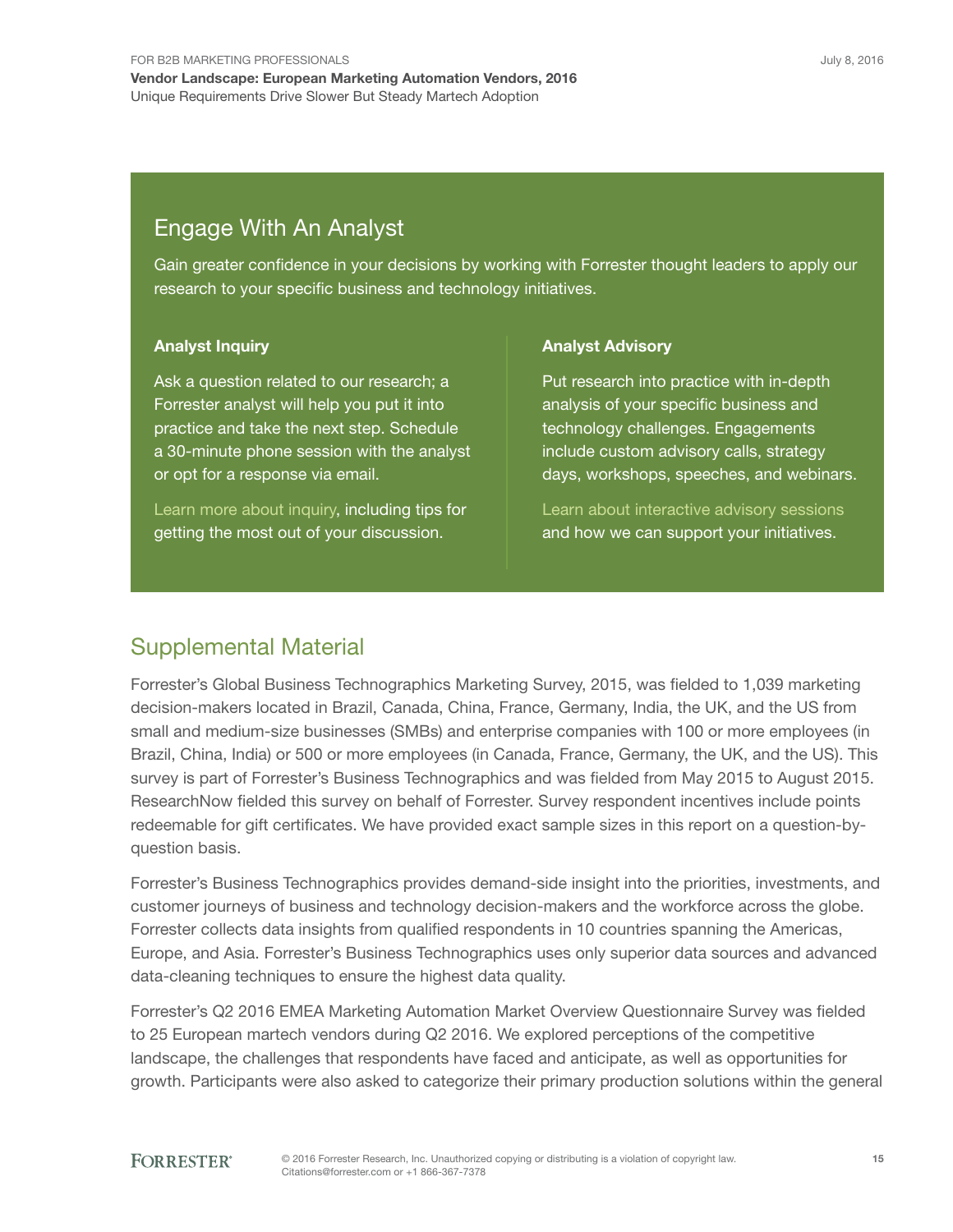category of marketing automation. Forrester has tracked European martech vendors based on client inquires and surveys for the past five years; this survey gathered information to provide a vendor landscape for marketing automation in Europe.

#### Companies Interviewed For This Report

| Actito                       | Limber                                 |
|------------------------------|----------------------------------------|
| <b>ADAM Software</b>         | Optivo                                 |
| Adestra                      | <b>SDL</b>                             |
| <b>Azalead Software</b>      | SendinBlue                             |
| <b>BrandMaker</b>            | Showpad                                |
| Celum                        | <b>Sitecore</b>                        |
| censhare                     | <b>SmartAssistant</b>                  |
| <b>CleverTouch Marketing</b> | <b>SmartFocus</b>                      |
| Confirmit                    | Splio                                  |
| dotmailer                    | Synthesio                              |
| Elateral                     | <b>Teradata Marketing Applications</b> |
| <b>Emarsys</b>               | Webmecanik                             |
| idio                         |                                        |

## **Endnotes**

- <sup>1</sup> In 2012, Forrester's original taxonomy for enterprise marketing software had four categories: marketing management, brand management, relationship marketing, and online marketing.
- $2$  Systems of insight and systems of engagement are broad classes of business technology software; enterprise marketing technologies are a subset of these capabilities. See the "Combine Systems Of Insight And Engagement For Contextual Marketing" Forrester report.
- $3$  As the marketing automation market matures, more North American vendors will enter Europe and compete, but they may be too late. As in any market, the most important key to success for technology vendors and service providers now accentuated in the age of the customer — will be learning to market and sell locally. See the "Marketing Automation Success With European Companies" Forrester report.
- 4 We asked respondents to Forrester's global Business technographics Marketing survey, 2015, to rate various organizational concerns related to achieving their marketing priorities. some 50% of europeans rated "don't have the right technology" as 4 or 5 on a scale from 1 (not a challenge at all) to 5 (a major challenge). in terms of responses by country, 44% of Uk marketers rated this 4 or 5, as did 49% in France and 59% in germany — compared with 25% in North america. source: Forrester's global Business technographics Marketing survey, 2015.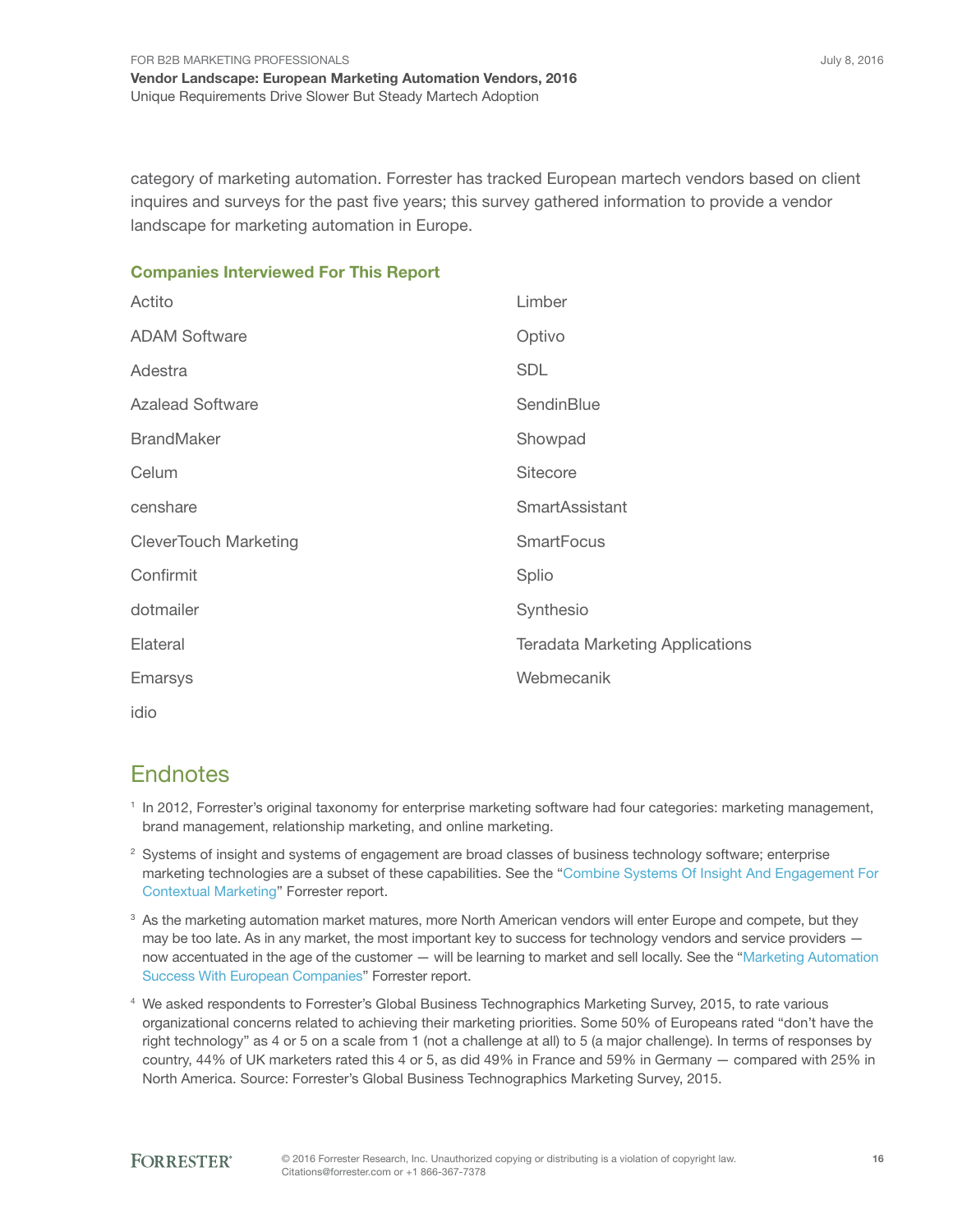- <sup>5</sup> Many North American marketing automation vendors have not yet entered the European theater or have opened just one European office, staffed with multilingual employees, to support their telemarketing efforts (albeit unsuccessfully).
- 6 B2B marketers were more likely to state that their channel partners were their primary sales channel: 29% did so, compared with 13% of B2C marketers. Curiously, the percent of marketers feeding leads to their direct sales force was higher in B2C than in B2B — at 28% and 22%, respectively.
- <sup>7</sup> In response to strategic channel marketing initiatives, the through-channel marketing automation (TCMA) market has exploded in terms of number of vendors. This report evaluates the top TCMA vendors' solutions on such criteria as architectural federation, C3 (command, control, and communications), user experience, business intelligence/ analytics, integration, and pricing and distribution models. See the "The Forrester Wave™: Through-Channel Marketing Automation Platforms, Q3 2015" Forrester report.
- <sup>8</sup> The European Union continues to set the global data privacy standard. Unsurprisingly, the countries that best protect personal data are predominantly members of the eU. Non-european countries are slowly adopting the eU's approach to data privacy. see the "Forrester's 2015 Data Privacy Heat Map" Forrester report.
- $^{\circ}$  As the marketing automation market matures, more North American vendors will enter Europe and compete, but they may be too late. As in any market, the most important key to success for technology vendors and service providers now accentuated in the age of the customer — will be learning to market and sell locally. See the "Marketing Automation Success With European Companies" Forrester report.
- $10$  Curiously, once a European company is acquired, it is quickly absorbed into the parent company. Even if it does not disappear as a separate brand, it is no longer possible for Forrester to obtain or estimate business results specific to the acquired entity. The corporate response is often, "We do not break down our business to that level." One exception is Teradata, which returned the questionnaire about the German company Teradata Marketing Applications (formerly eCircle), which it acquired in 2012.
- <sup>11</sup> Some US-headquartered companies have overly heavy European business due to their acquisitions of European vendors. This includes Adobe, which acquired Neolane, and PitneyBowes, which acquired Portrait. These were not included in the survey, as the subsidiaries do not provide separate information.
- $12$  Customer insights (CI) professionals use marketing resource management (MRM) tools to manage marketing operations, such as planning, budgeting, content production, and process workflows. Historically, direct marketers purchased enterprise MrM with cross-channel campaign management, while digital marketers leveraged channelspecific capabilities. But real-time contextual marketing demands a more agile approach to MRM that supports insight-driven engagement strategies. this brief answers five common questions that Ci pros have about MrM. see the "Q&A: Top Five Marketing Resource Management Questions Answered" Forrester report.
- <sup>13</sup> In our 26-criteria evaluation of cross-channel campaign management providers, we identified the 15 most significant ones — Adobe, Emarsys, Experian Marketing Services, IBM, Oracle, Pegasystems, Pitney Bowes, RedPoint Global, Salesforce, SAS, SDL, Selligent, SmartFocus, Teradata, and Teradata Marketing Applications — and researched, analyzed, and scored them. See the "The Forrester Wave™: Cross-Channel Campaign Management, Q2 2016" Forrester report.
- <sup>14</sup> In Forrester's 38-criteria evaluation of digital asset management (DAM) vendors, we identified the 10 most significant software providers — aDaM software, adobe, Canto, Celum, HP, MediaBeacon, NorthPlains On Brand, North Plains Telescope, OpenText, and Widen  $-$  in the category and researched, analyzed, and scored them. See the "The Forrester Wave™: Digital Asset Management For Customer Experience, Q4 2014" Forrester report.
- <sup>15</sup> Selligent declined to participate in Forrester's Q2 2016 EMEA Marketing Automation Market Overview Questionnaire Survey for this report. For greater insight into Selligent's product and position, see the "The Forrester Wave™: Cross-Channel Campaign Management, Q2 2016" Forrester report.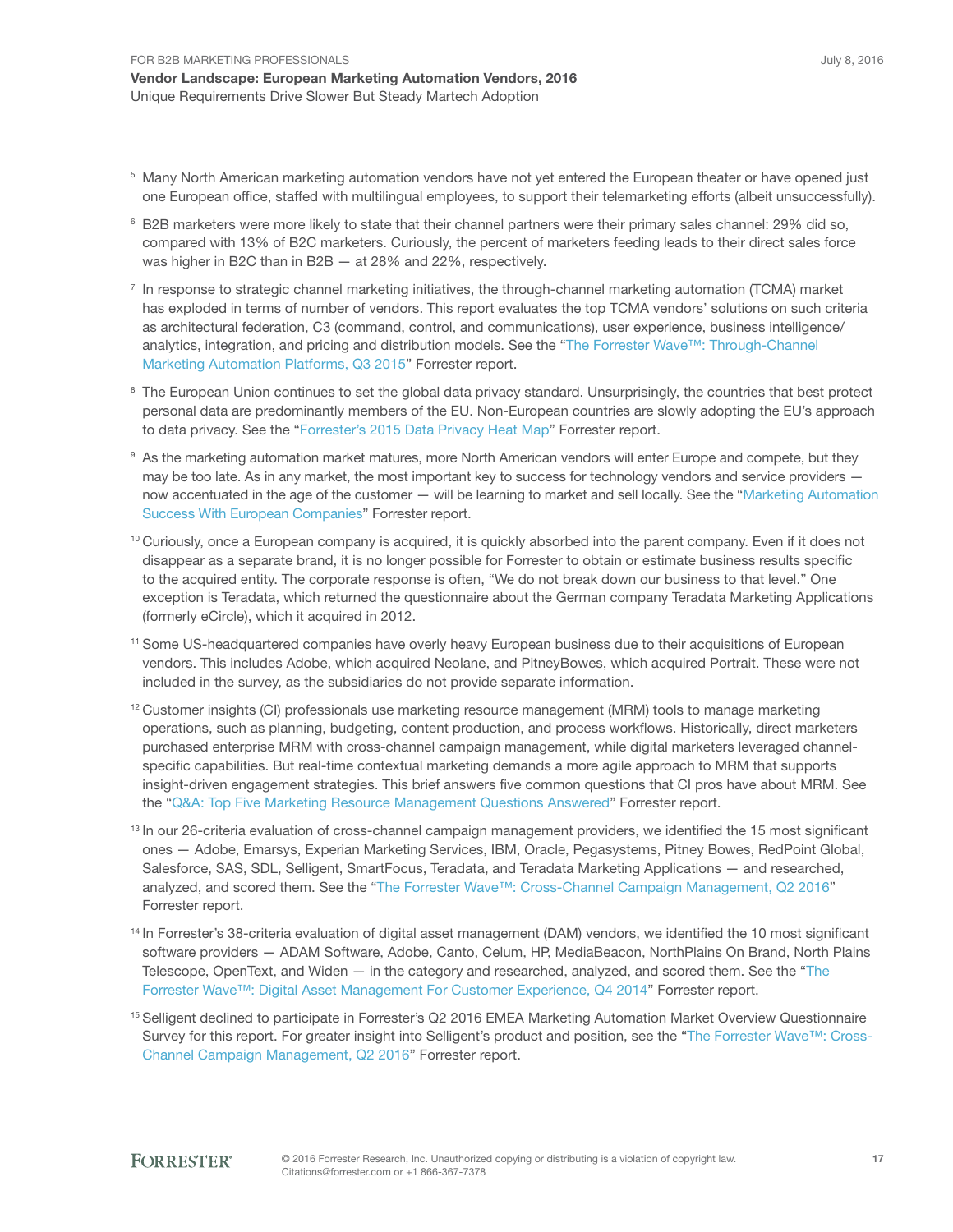- <sup>16</sup> B2B marketing content fuels both effective demand creation and successful sales conversations. This report describes how B2B marketers can help sales become an effective content concierge by investing in delivery systems that: 1) enable sales to become content experts, 2) make it straightforward to find the content reps want and need, and 3) track usage and feedback to incorporate into future content planning and execution. See the "Make Sales Conversations an integral Part Of Your Content Marketing Plans" Forrester report.
- <sup>17</sup> In Forrester's 40-criteria evaluation of digital experience platform vendors, we identified the 10 most significant software providers — Acquia, Adobe, Demandware, EPiServer, IBM, Oracle, SAP hybris, Salesforce, SDL, and Sitecore — in the category and researched, analyzed, and scored them. See the "The Forrester Wave™: Digital Experience Platforms, Q4 2015" Forrester report.
- <sup>18</sup> In our 30-criteria evaluation of enterprise social listening platform providers, we identified the 12 most significant ones - Brandwatch, Cision, Clarabridge, Crimson Hexagon, NetBase, Networked Insights, Oracle, Prime Research, Salesforce, Sprinklr, Synthesio, and Sysomos — and researched, analyzed, and scored them. See the "The Forrester Wave™: Enterprise Social Listening Platforms, Q1 2016" Forrester report.
- <sup>19</sup> BrandMaker has a diverse customer set comprising B2B2B and B2B2C marketers. Flexible decentralized operations are enabled via a digital marketing center for email, retargeting, performance display, and social media. the product also supports vehicles for the offline world (e.g., print advertisements, trade-show booths, posters, and printed collateral). See the "The Forrester Wave™: Through-Channel Marketing Automation Platforms, Q3 2015" Forrester report.
- <sup>20</sup> Despite concerns about the planned divestiture, customers said they were willing to "wait and see" how things go. One reference, who had purchased eCircle prior to its acquisition, told us that "things slowed down" with teradata, and he is "hoping the new buyer puts in some investment." (Marlin Equity Partners purchased Teradata Marketing Applications for \$90 million in April 2016.) See the "The Forrester Wave™: Cross-Channel Campaign Management, Q2 2016" Forrester report.
- <sup>21</sup> In the past year, the already-dynamic customer feedback management (CFM) market has further evolved, requiring customer experience (CX) professionals to navigate a changed vendor landscape. This report gives CX pros the crucial insights they need to understand their CFM options. See the "What's New With Customer Feedback Management Vendors" Forrester report.
- <sup>22</sup> We didn't interview this company for this report, but it receives this "honorable mention" as it originated in Nijmegen, Netherlands. See the "Vendor Landscape: Digital Experience Platforms" Forrester report.
- <sup>23</sup> The CCCM market is diverse and continues to attract innovation and specialization. "The Forrester Wave™: Cross-Channel Campaign Management, Q3 2014" features an in-depth evaluation of nine of the top vendors. However, a host of other vendors offer compelling solutions that address various buyer requirements. See the "Brief: Three Reasons To Consider Alternatives For Cross-Channel Campaign Management" Forrester report.
- <sup>24</sup> There's no doubt about it: Contextual marketing will reorient the role that email plays in your digital marketing toolkit. But marketing leaders need not abandon existing email campaigns in the name of adopting a contextual approach. The climate is ideal for innovating to improve your existing campaign performance while also laying the groundwork for more advanced approaches. this report identifies the key email innovations you should prioritize to get the most out of email marketing in the future. See the "The Time Is Right For Email Innovation" Forrester report.
- <sup>25</sup> Historically, direct marketers purchased enterprise MRM with cross-channel campaign management, while digital marketers leveraged channel-specific capabilities. But real-time contextual marketing demands a more agile approach to MRM that supports insight-driven engagement strategies. This brief answers five common questions that CI pros have about MRM. See the "Q&A: Top Five Marketing Resource Management Questions Answered" Forrester report.
- <sup>26</sup> How is content influencing audiences? Is your brand forging the basis of better long-term and more efficient relationships with existing and future customers? And how is all of this activity contributing to the business' success? These hard questions demand both analytical acumen and sound strategic judgment from marketers. Read this report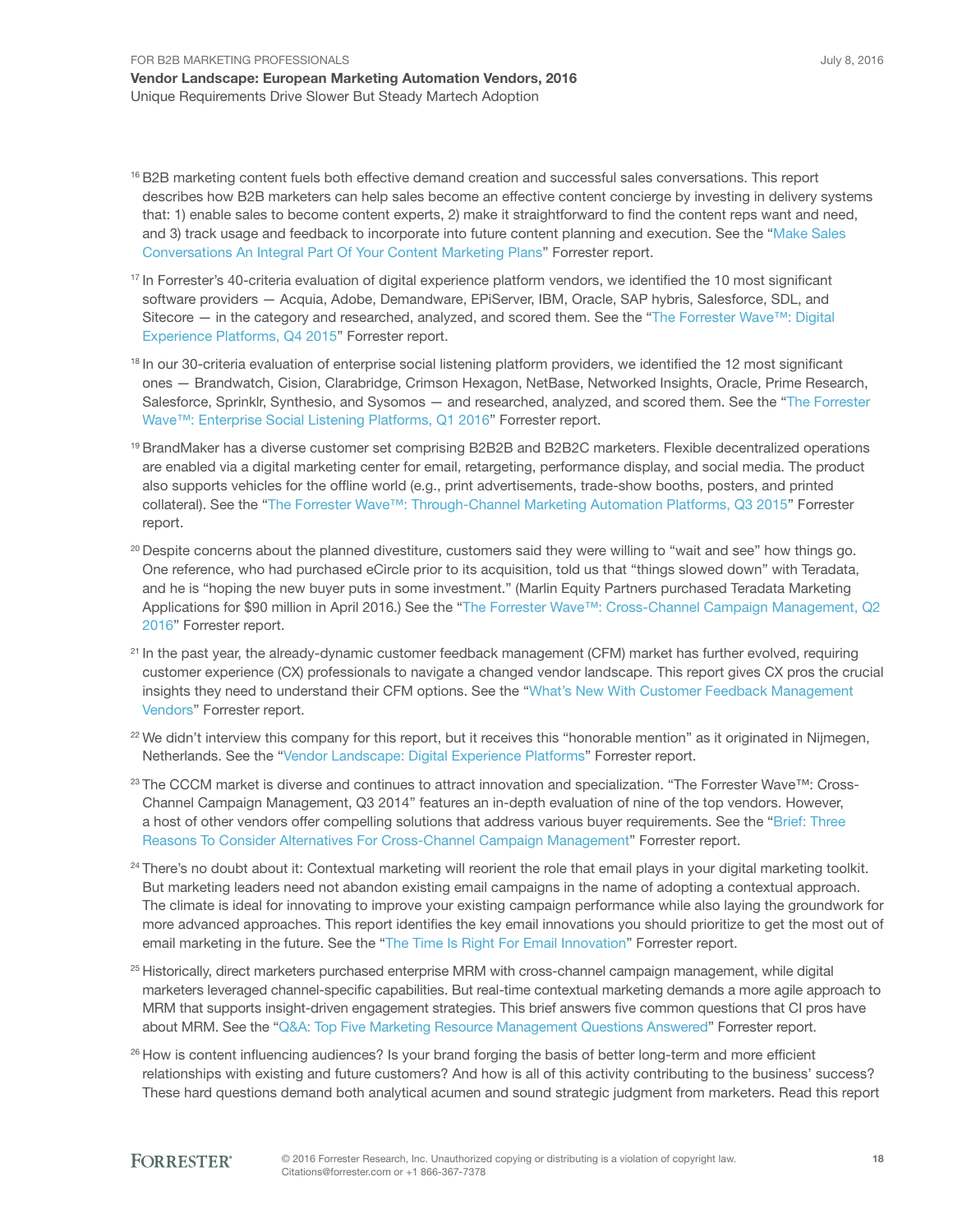to determine the value of your content, including how to measure if it changes customers' attitudes toward your brand and ultimately drives positive business outcomes. see the "Measurement Powers Content Marketing success" Forrester report.

- <sup>27</sup> Source: "About," SDL (http://www.sdl.com/about/).
- <sup>28</sup> In Forrester's 40-criteria evaluation of digital experience platform vendors, we identified the 10 most significant software providers - Acquia, Adobe, Demandware, EPiServer, IBM, Oracle, SAP hybris, Salesforce, SDL, and Sitecore — in the category and researched, analyzed, and scored them. See the "The Forrester Wave™: Digital Experience Platforms, Q4 2015" Forrester report.
- <sup>29</sup> EmailVision acquired SmartFocus, kept the name, and sold the IP to Blue Sheep, which operates it as Blue Venn. It also moved the HQ from France to the UK, secured additional funding from Francisco Partners, and has made multiple acquisitions for machine learning, big data analytics, natural language processing, social media listening, and virtual beacon technology, among others. For more information, see the "The Forrester Wave™: Real-Time Interaction Management, Q3 2015" Forrester report.
- <sup>30</sup> During Forrester's 2014 evaluation of the EMSS market, 70% of survey respondents told us, "The majority of the functionality should come from one vendor," but only 55% supported the statement, "A single vendor can provide all of the capabilities we need." Source: Forrester's Q2 2014 Global Enterprise Marketing Software Suite Customer Reference Online Survey.
- <sup>31</sup> The marketing technology landscape has changed dramatically since Forrester first charted it in 2007. What's new in 2016? Marketers' sophistication, ever-changing customer expectations, and continued vendor consolidation are driving the need to assemble contextual marketing engines based on systems of insight and engagement. see the "Combine Systems Of Insight And Engagement For Contextual Marketing" Forrester report.